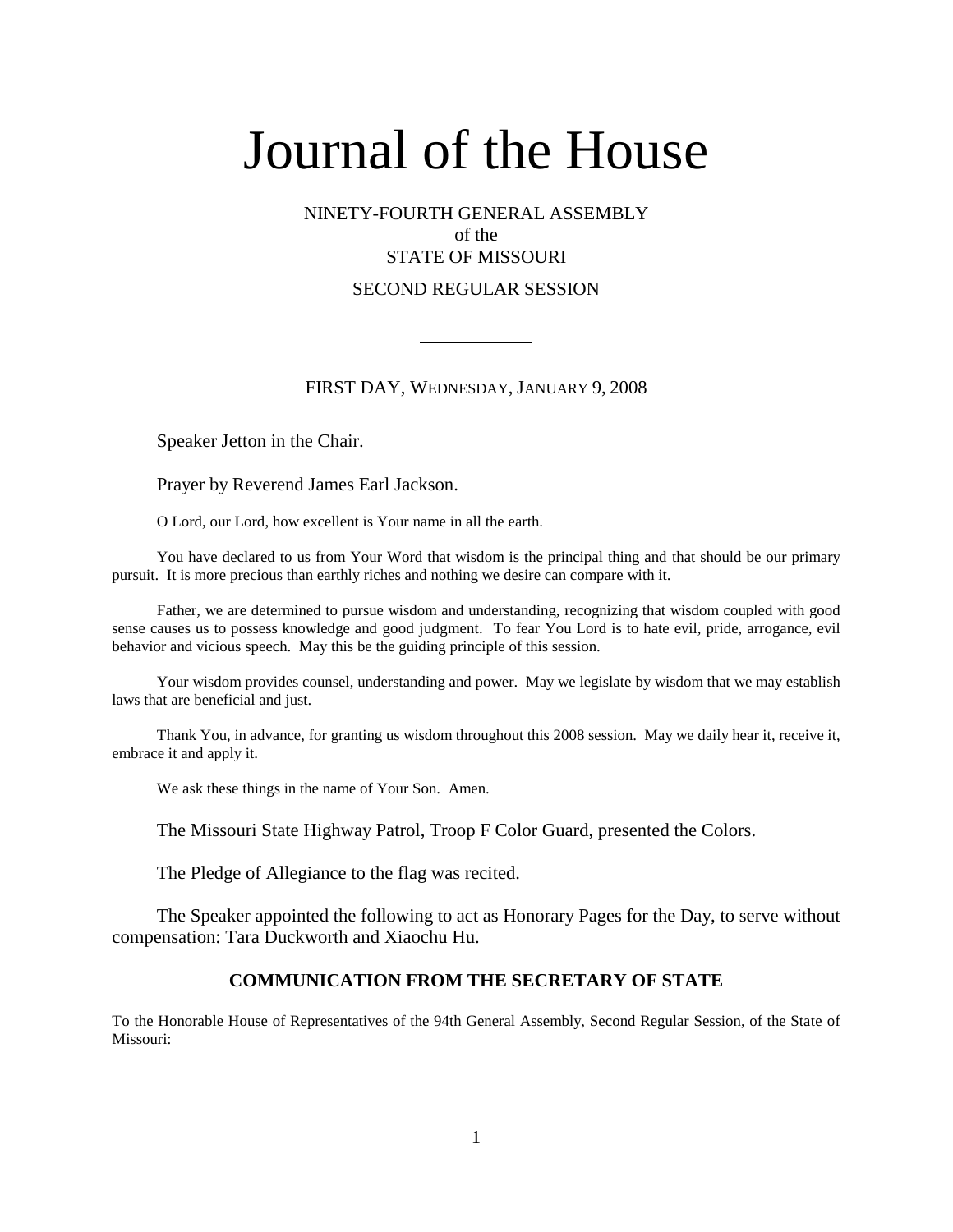In compliance with Section 115.525, Revised Statutes of Missouri, I have the honor to lay before you herewith a list of the names of the members of the House of Representatives for the 94<sup>th</sup> General Assembly (Second Regular Session) of the State of Missouri, elected at the General Election held on November 7, 2006.

IN TESTIMONY WHEREOF, I hereunto set my hand and affix the official seal of my office this 9<sup>th</sup> day of January, 2008.

#### /s/ Robin Carnahan SECRETARY OF STATE

| District         | Name                                                  |
|------------------|-------------------------------------------------------|
| 1st              | <b>Brian Munzlinger</b>                               |
| 2nd              | Rebecca McClanahan                                    |
| 3rd              | <b>Jim Whorton</b>                                    |
| 4th              | Mike Thomson                                          |
| 5th              | <b>Jim Guest</b>                                      |
| 6th              | Rachel Bringer                                        |
| 7th              | John Quinn                                            |
| 8th              | Tom Shively                                           |
| 9th              | Paul Quinn                                            |
| 10 <sub>th</sub> | Terry L. Witte                                        |
| 11th             | Ed Schieffer                                          |
| 12th             | Doug Funderburk                                       |
| 13th             | <b>Bob Onder</b>                                      |
| 14th             | Joe Smith                                             |
| 15 <sub>th</sub> | Sally A. Faith                                        |
| 16th             | Vacant (Special Election to be held February 5, 2008) |
| 17 <sub>th</sub> | Vicki Schneider                                       |
| 18th             | Vacant                                                |
| 19th             | Cynthia L. Davis                                      |
| 20th             | Danielle (Danie) Moore                                |
| 21st             | <b>Steve Hobbs</b>                                    |
| 22nd             | <b>Therese Sander</b>                                 |
| 23rd             | <b>Jeff Harris</b>                                    |
| 24th             | Ed Robb                                               |
| 25th             | <b>Judy Baker</b>                                     |
| 26th             | Joe Aull                                              |
| 27th             | Ed Wildberger                                         |
| 28th             | Rob Schaaf                                            |
| 29 <sub>th</sub> | Martin T. Rucker                                      |
| 30th             | <b>Jason Brown</b>                                    |
| 31st             | <b>Trent Skaggs</b>                                   |
| 32nd             | Jason Grill                                           |
| 33rd             | Jerry Nolte                                           |
| 34th             | <b>Tim Flook</b>                                      |
| 35th             | Doug Ervin                                            |
| 36th             | <b>Bob Nance</b>                                      |
| 37 <sub>th</sub> | Mike Talboy                                           |
| 38th             | <b>Ryan Silvey</b>                                    |
| 39th             | <b>Beth Low</b>                                       |
| 40th             | <b>John Patrick Burnett</b>                           |
| 41st             | Shalonn (KiKi) Curls                                  |

#### MISSOURI HOUSE OF REPRESENTATIVES 94th General Assembly, Second Regular Session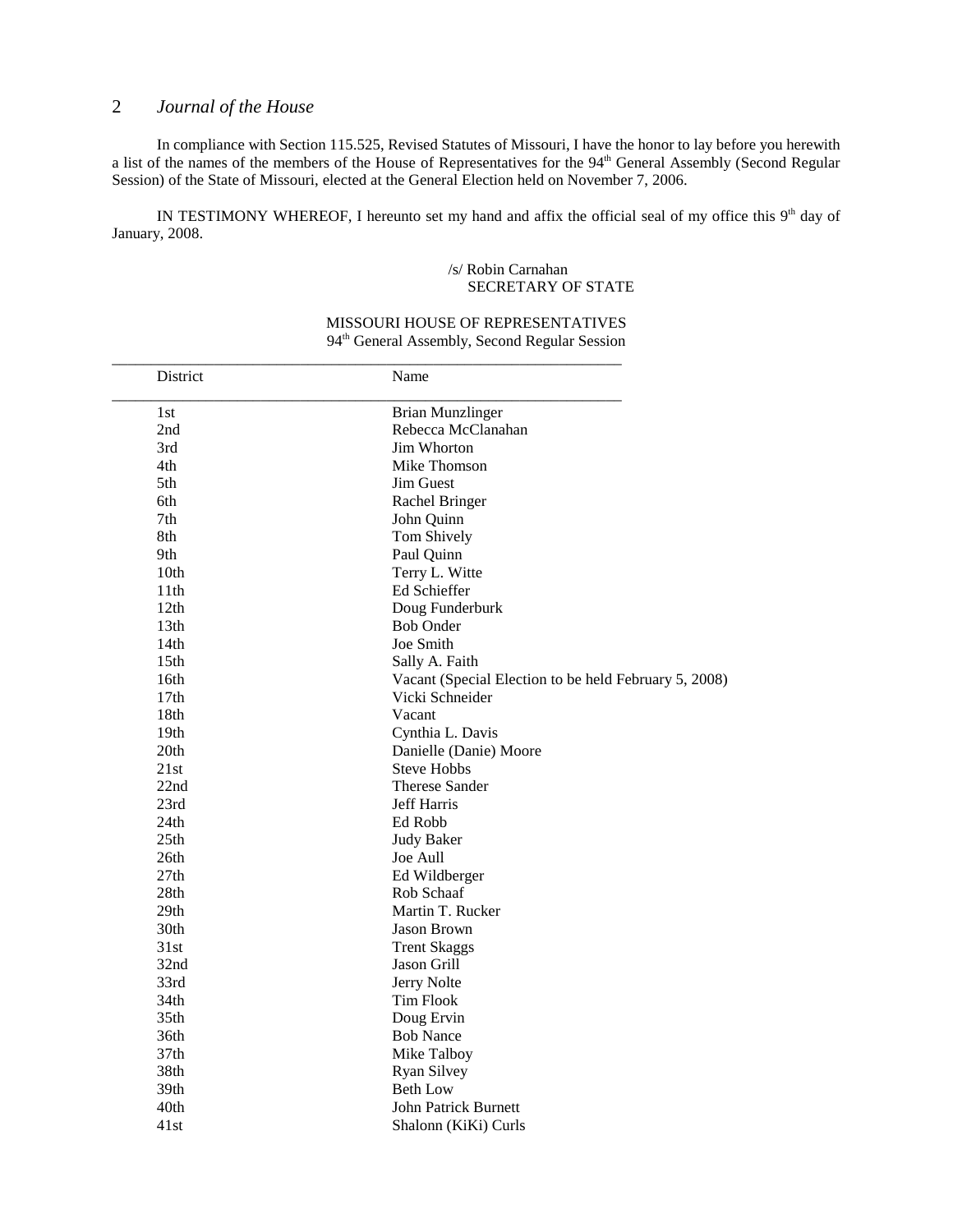| 42nd             | Leonard (Jonas) Hughes IV                             |
|------------------|-------------------------------------------------------|
| 43rd             | Craig C. Bland                                        |
| 44th             | Jenee Lowe                                            |
| 45 <sub>th</sub> | Jason R. Holsman                                      |
| 46th             | <b>Kate Meiners</b>                                   |
| 47th             | Jeff Grisamore                                        |
| 48th             | Will Kraus                                            |
| 49th             | Terry Young                                           |
| 50th             | Michael R. Brown                                      |
| 51st             | Ray Salva                                             |
| 52nd             | Paul LeVota                                           |
| 53rd             | <b>Curt Dougherty</b>                                 |
| 54th             | Gary Dusenberg                                        |
| 55th             | <b>Bryan Pratt</b>                                    |
| 56th             | <b>Brian Yates</b>                                    |
|                  |                                                       |
| 57 <sub>th</sub> | Talibdin (TD) El-Amin                                 |
| 58th             | Rodney R. Hubbard                                     |
| 59th             | Jeanette Mott Oxford                                  |
| 60th             | Jamilah Nasheed                                       |
| 61st             | Connie (LaJoyce) Johnson                              |
| 62nd             | Dennis F. Wood                                        |
| 63rd             | Robin Wright Jones                                    |
| 64th             | Rachel Storch                                         |
| 65th             | Vacant (Special Election to be held February 5, 2008) |
| 66th             | Michael Vogt                                          |
| 67th             | Mike Daus                                             |
| 68th             | David Sater                                           |
| 69th             | Gina Walsh                                            |
| 70th             | John L. Bowman, Sr.                                   |
| 71st             | Esther Hill Haywood                                   |
| 72 <sub>nd</sub> | Maria N. Chappelle-Nadal                              |
| 73rd             | <b>Margaret Donnelly</b>                              |
| 74th             | Tony George                                           |
| 75th             | <b>Bruce Darrough</b>                                 |
| 76th             | Michael J. Spreng                                     |
| 77th             | Michael George Corcoran                               |
| 78th             | Clint Zweifel                                         |
| 79th             | Albert J. (Al) Liese                                  |
| 80th             | Theodore (Ted) Hoskins                                |
| 81st             | Juanita Head Walton                                   |
| 82nd             | Sam Page                                              |
| 83rd             | Jake Zimmerman                                        |
| 84th             | Allen Icet                                            |
| 85th             | Jim Lembke                                            |
| 86th             | Jane Cunningham                                       |
| 87th             | T. Scott Muschany                                     |
| 88th             | Neal C. St. Onge                                      |
| 89th             | Timothy W. Jones                                      |
| 90th             | Sam Komo                                              |
| 91st             | <b>Kathlyn Fares</b>                                  |
| 92nd             | Charles R. Portwood                                   |
| 93rd             | Dwight Scharnhorst                                    |
| 94th             | <b>Rick Stream</b>                                    |
|                  |                                                       |
| 95th             | Jim Avery                                             |
| 96th             | Patricia (Pat) Yaeger                                 |
| 97th             | <b>Walt Bivins</b>                                    |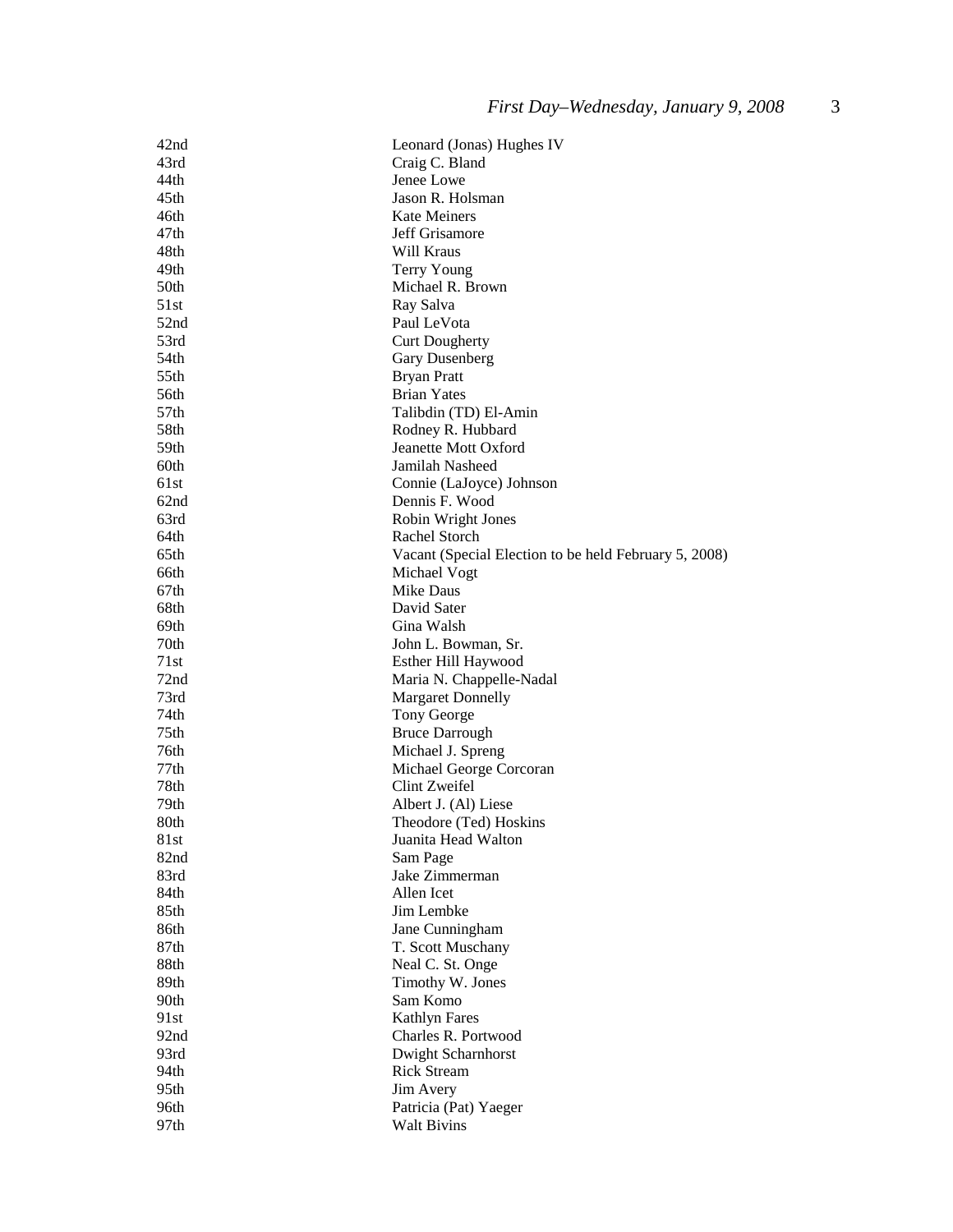| 98th                       | <b>Brian Nieves</b>                   |
|----------------------------|---------------------------------------|
| 99th                       | Mike Sutherland                       |
| 100th                      | Sue Schoemehl                         |
| 101st                      | Timothy G. (Tim) Meadows              |
| 102nd                      | Jeff Roorda                           |
| 103rd                      | Ron Casey                             |
| 104th                      | Joseph Fallert, Jr.                   |
| 105th                      | Michael R. Frame                      |
| 106th                      | <b>Steven Tilley</b>                  |
| 107 <sub>th</sub>          | <b>Brad Robinson</b>                  |
| 108th                      | Thomas Albert Villa                   |
| 109 <sub>th</sub>          | Kevin Threlkeld                       |
| 110th                      | <b>Belinda Harris</b>                 |
| 111th                      | Charlie W. Schlottach                 |
| 112th                      | Tom Loehner                           |
| 113th                      | Mark J. Bruns                         |
| 114th                      | Bill Deeken                           |
| 115th                      | Rodney Schad                          |
| 116th                      | Tom Self                              |
|                            |                                       |
| 117th<br>118th             | Kenny Jones                           |
|                            | <b>Stanley Cox</b>                    |
| 119th                      | Larry D. Wilson                       |
| 120 <sub>th</sub><br>121st | <b>Shannon Cooper</b><br>David Pearce |
|                            | Mike McGhee                           |
| 122nd                      |                                       |
| 123rd                      | Brian L. Baker                        |
| 124th                      | Luke Scavuzzo                         |
| 125th                      | <b>Barney Fisher</b>                  |
| 126th                      | Ed Emery                              |
| 127th                      | <b>Steve Hunter</b>                   |
| 128 <sub>th</sub>          | Bryan P. Stevenson                    |
| 129th                      | Ronald F. Richard                     |
| 130th                      | Kevin Wilson                          |
| 131st                      | Marilyn M. Ruestman                   |
| 132 <sub>nd</sub>          | Don Ruzicka                           |
| 133rd                      | Mike Parson                           |
| 134th                      | Jim Viebrock                          |
| 135th                      | Charles W. Denison                    |
| 136th                      | <b>B.J.</b> Marsh                     |
| 137th                      | Charlie Norr                          |
| 138th                      | Sara Lampe                            |
| 139th                      | <b>Shane Schoeller</b>                |
| 140th                      | <b>Bob Dixon</b>                      |
| 141st                      | Jay Wasson                            |
| 142 <sub>nd</sub>          | Raymond (Ray) Weter                   |
| 143rd                      | Maynard Wallace                       |
| 144th                      | Van Kelly                             |
| 145 <sub>th</sub>          | Mike Cunningham                       |
| 146th                      | Darrell Pollock                       |
| 147 <sub>th</sub>          | Don Wells                             |
| 148th                      | David Day                             |
| 149th                      | <b>Bob May</b>                        |
| 150th                      | Jason T. Smith                        |
| 151st                      | Ward Franz                            |
| 152nd                      | J.C. Kuessner                         |
| 153rd                      | Mike Dethrow                          |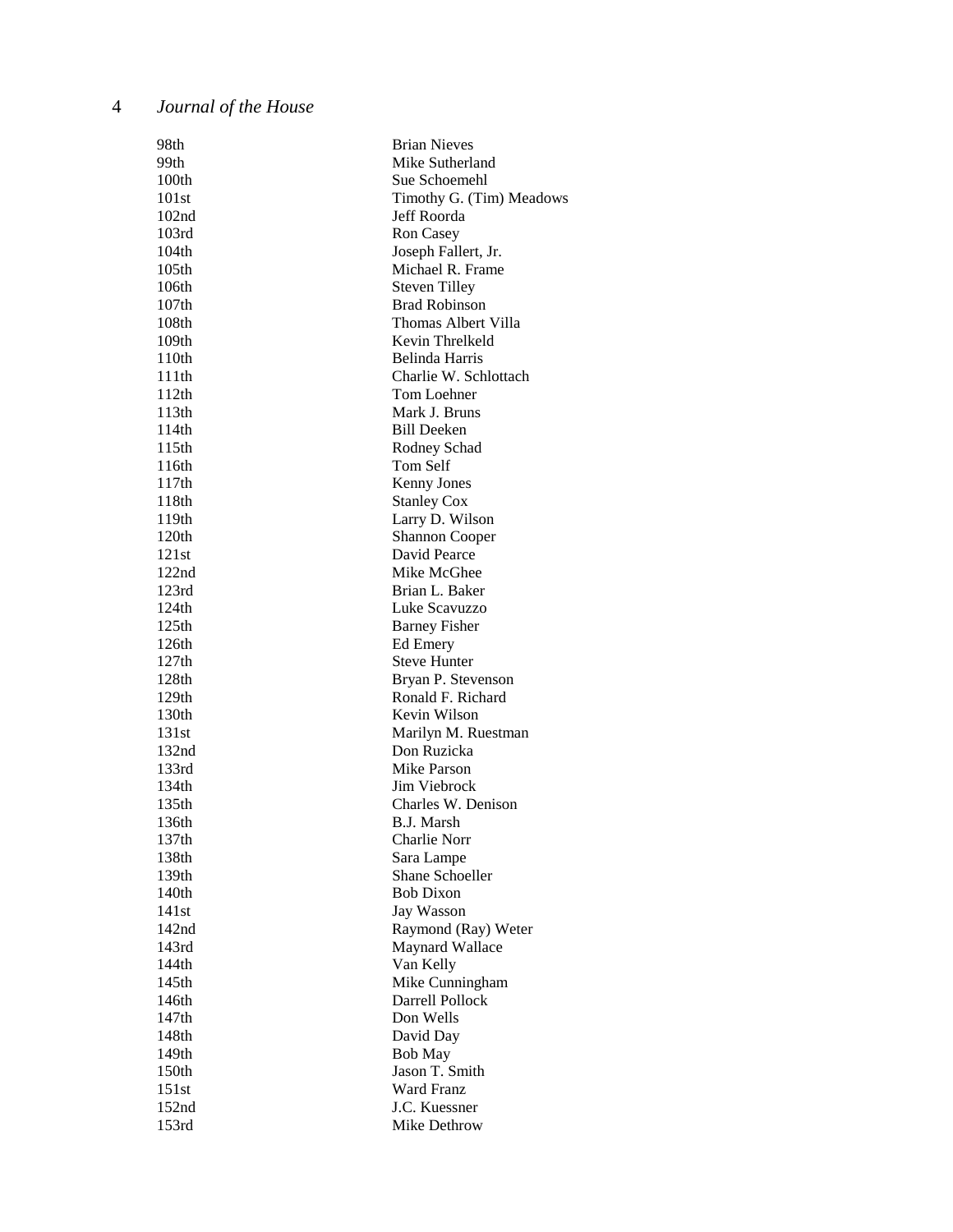| 154th             | Gayle Kingery                                         |
|-------------------|-------------------------------------------------------|
| 155th             | Wayne Cooper                                          |
| 156th             | Rod (Rodney) Jetton                                   |
| 157th             | Scott A. Lipke                                        |
| 158th             | Vacant (Special Election to be held February 5, 2008) |
| 159th             | Billy Pat Wright                                      |
| 160th             | Ellen Brandom                                         |
| 161st             | <b>Steve Hodges</b>                                   |
| 162 <sub>nd</sub> | <b>Terry Swinger</b>                                  |
| 163rd             | Thomas (Tom) Todd                                     |
|                   |                                                       |

# Representative Tilley suggested the absence of a quorum.

# The following roll call indicated a quorum present:

#### AYES: 146

| Aull             | Baker 25       | Baker 123   | <b>Bivins</b> | Bowman         |
|------------------|----------------|-------------|---------------|----------------|
| <b>Brandom</b>   | <b>Bringer</b> | Brown 30    | Brown 50      | <b>Bruns</b>   |
| <b>Burnett</b>   | Casey          | Cooper 155  | Corcoran      | Cox            |
| Cunningham 145   | Cunningham 86  | Curls       | Davis         | Day            |
| Deeken           | Denison        | Dethrow     | Dixon         | Donnelly       |
| Dougherty        | Dusenberg      | El-Amin     | Emery         | Ervin          |
| Faith            | Fallert        | Fares       | Fisher        | Flook          |
| Frame            | Franz          | Funderburk  | Grill         | Grisamore      |
| Guest            | Harris 110     | Haywood     | Hobbs         | Hodges         |
| Holsman          | Hoskins        | Hubbard     | Hughes        | Hunter         |
| Icet             | Jones 89       | Jones 117   | Kelly         | Kingery        |
| Komo             | Kraus          | Kuessner    | Lampe         | Lembke         |
| LeVota           | Liese          | Lipke       | Loehner       | Lowe 44        |
| Marsh            | May            | McClanahan  | McGhee        | <b>Meadows</b> |
| Meiners          | Moore          | Munzlinger  | Muschany      | Nance          |
| Nasheed          | <b>Nieves</b>  | Nolte       | Norr          | Onder          |
| Oxford           | Page           | Parson      | Pearce        | Pollock        |
| Portwood         | Pratt          | Ouinn 7     | Quinn 9       | Richard        |
| Robb             | Robinson       | Roorda      | Rucker        | Ruestman       |
| Ruzicka          | Salva          | Sander      | Sater         | Scavuzzo       |
| Schaaf           | Schad          | Scharnhorst | Schieffer     | Schlottach     |
| Schneider        | Schoeller      | Schoemehl   | Self          | Shively        |
| Silvey           | <b>Skaggs</b>  | Smith 14    | Smith 150     | Stevenson      |
| St. Onge         | Storch         | Stream      | Sutherland    | Swinger        |
| Thomson          | Threlkeld      | Tilley      | Todd          | Viebrock       |
| Villa            | Wallace        | Walsh       | Walton        | Wasson         |
| Wells            | Weter          | Whorton     | Wildberger    | Wilson 119     |
| Wilson 130       | Witte          | Wood        | Wright 159    | Wright-Jones   |
| Yaeger           | Yates          | Young       | Zimmerman     | Zweifel        |
| Mr Speaker       |                |             |               |                |
| <b>NOES: 004</b> |                |             |               |                |
| Daus             | George         | Talboy      | Vogt          |                |
| PRESENT: 002     |                |             |               |                |
| Darrough         | Spreng         |             |               |                |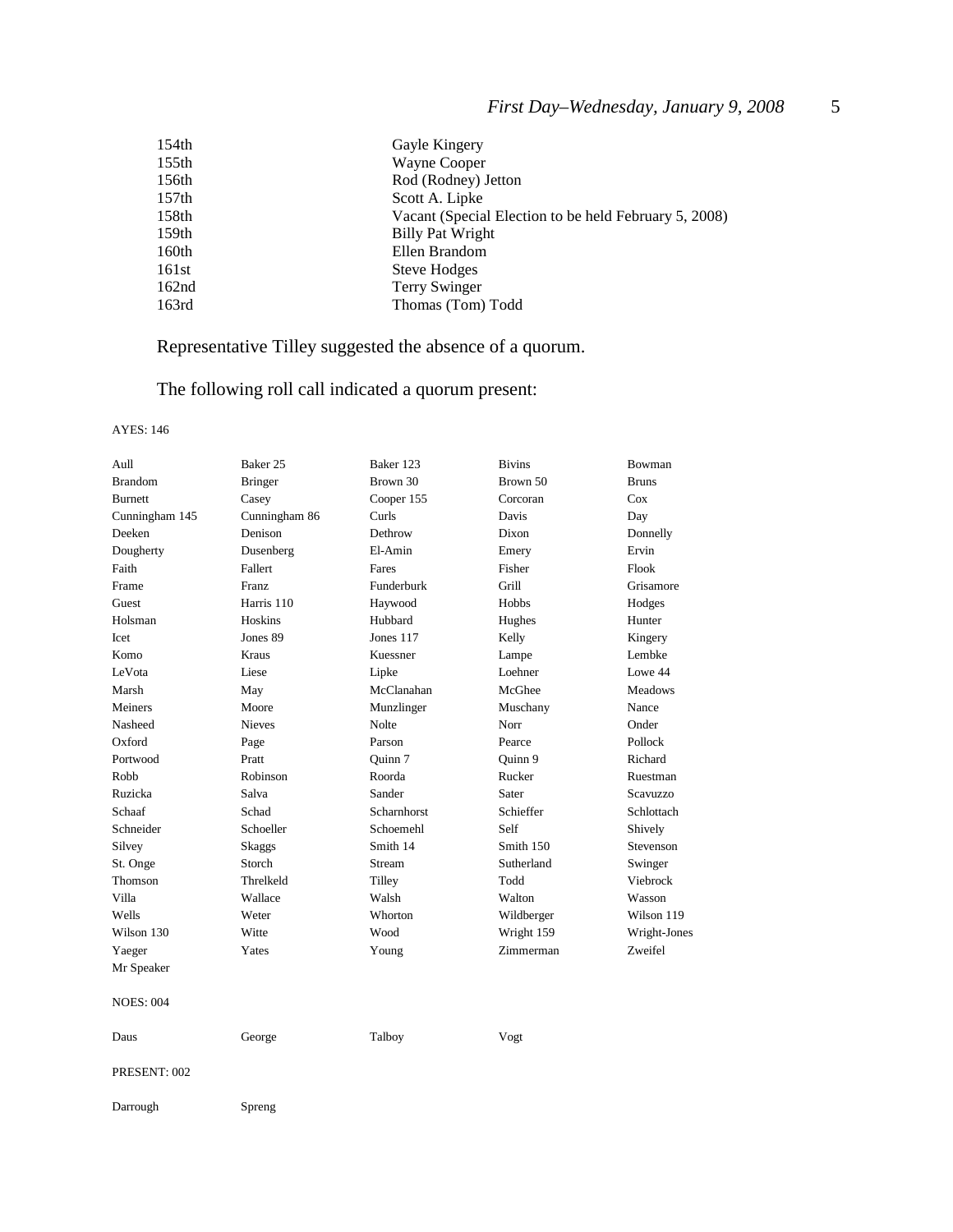ABSENT WITH LEAVE: 007

| Avery   | Bland  | Chappelle-Nadal | Cooper 120 | Harris 23 |
|---------|--------|-----------------|------------|-----------|
| Johnson | Low 39 |                 |            |           |

VACANCIES: 004

#### **ADDRESS BY SPEAKER ROD JETTON**

I want to take just a few moments to look back at the past because when you are in your last year you kind of look back and you wonder "have we made a difference up here?" And I will tell you, many of you weren't here back in 2000 when I first was elected but it's a lot different state. It's a lot different House. And I think there are a lot of things that we as a whole, both Republicans and Democrats, can take credit for.

One thing I remember back to when I was elected - Governor Holden, to his unfortunate situation, inherited a pretty big mess to deal with budget wise. We were losing a lot of jobs and while he was governor we lost probably more jobs than any other state in the country. But I am proud to tell you we worked on tort reform, worker's comp, unemployment, a lot of things. There was some controversy within parties but there was a lot of agreement on things within parties - stimulus packages, economic development packages. Today our state has created 90,000 new jobs and we've put people back to work. And in the House we can be thankful for that.

When I was elected we had a terrible budget situation. Governor Holden had to deal with it. There were no easy answers for him. And three years ago, when you elected me to be Speaker, we had a terrible budget shortfall. And now we have almost 500 to 600 million dollar surpluses. It's a totally different budget situation that makes our life as House members, as we try to prioritize budget needs, a lot better.

Size of state government - For years our government had 65,000 state employees. Back when we took over – 62,000 state employees. Well today we have actually shrunk the size of the state bureaucracy and I think we've improved the delivery of services and the things that people depend on. We have less than 60,000 state employees and for the first time in anyone's recent memory we've shrunk the size of state government.

Education funding - something that we all care about in both parties. We've actually increased education funding the last three years 452 million dollars. This last year we passed the largest education budget in the state of Missouri's history and we did it together and I think that's something we should be proud of.

When Governor Holden took over he had to cut higher education. He takes a lot of criticism for that but really he didn't have a whole lot of places to turn to cut. We've added 74 million dollars to higher education in the last few years. Last year we put 45 million dollars into scholarships and I am proud to tell you 37,000 students got a scholarship to go to college this fall based on what we did last year. We can be proud of what we did there.

Let me tell you about transportation. You know we've gone from the  $47<sup>th</sup>$  worst roads to the ninth best. We totally changed. MoDOT is now spending the third lowest administrative costs per mile. All of those things we can take credit in some of the policies we adopted here in the House. But the thing we should be most proud of is 161 fewer people died on our highways last year in the State of Missouri. And that's a real difference for families all over.

You know last year we cut taxes for seniors and firefighters and teachers. We did that together, both Republicans and Democrats. This year 300,000 people have had their tax burden lifted just a little bit. And we still have budget surpluses even while we've done that. We should be proud of that.

And then something that might make my good friends on the Democrat side of the aisle happy. You know Governor Holden had to cut a lot of programs and it wasn't programs that he wanted to cut. I know that. But we've increased funding for autism; for the SCHIP program by 51 million dollars; for First Steps; and something I care about the food pantry tax credit we were able to do; and Utilicare for low-income people who need help paying utility bills. These are all things that when Governor Holden was governor, and the budget was tight, he couldn't do. And I have to tell you, both Democrats and Republicans, the last few years we've been able to put money toward those programs. Some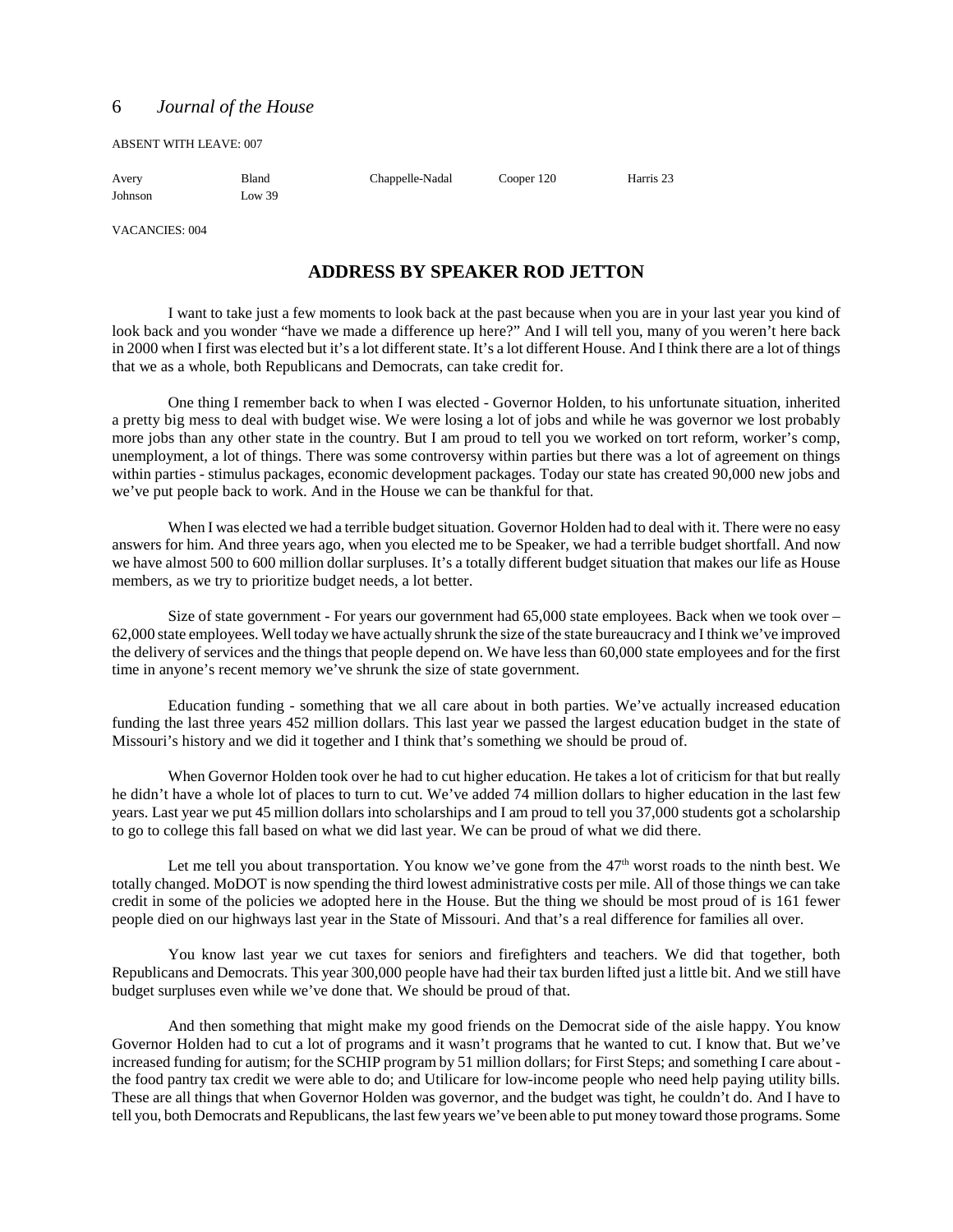of us on the Republican side may not have been as excited about it, but you guys insisted on it and we did it and together we've helped a lot of people that needed help in the State of Missouri.

Now I am going to touch on one thing that might be a little more controversial - abortion. I think President Bill Clinton used to say that he wanted to make abortion safe and rare - safe and rare. Now whether you're pro-life or prochoice, most people would like to reduce the number of abortions. And I will tell you that in the state of Missouri last year, we did the fewest number of abortions we've done in this state since 1975. And I guarantee you the abortions that were done were done in a lot safer way for those women. That is something we probably all should, and can, be proud of.

When I got elected we were the number one meth producing state in the country. And if you've got a family, or you've got kids, and you see this drug out there. We've actually lowered meth incidents in this state, since we took over and with the laws we've passed, by 55 percent. And that is impacting kids' lives every day in this state.

I think that in the House, we don't want to shortchange the Senate. We don't want to shortchange the governor. But let's be honest. In my opinion the Missouri House, the people's House; we're elected every two years, we're closest to the people more than anybody in this state. If you look at all these issues, we've produced more jobs; we've produced budget surpluses; we shrunk the size of state government; we've improved our roads; we've put more money into education; we've put more money in higher education; we've put more money into funding programs that could never have gotten money before - Utilicare, SCHIP, autism. And we've actually made our communities safer.

In my opinion, the Missouri House is the one that led these changes and made a difference. And it wasn't just Republicans and it wasn't just Democrats. It was all of us working together on these key issues. But there's one thing I may be more proud of than all of that. And I will tell you in my last year, it's the fact that I've watched us over the last three years become better friends on both sides of the aisle. I watched the debates last year and there were only two situations that I saw on the House floor last year where members got personal and a little testy with each other. We had our debates and our disagreements but they were professional; they were honorable; they were just the way a Democracy, and I think the founding fathers, designed it to be.

You know last year we had some tragic situations. We had some members who lost their wives, their fathers, their grandfathers. And you know, on both sides of the aisle when that happened we came to the aid of those people. And they were grateful we were with them. That's what friends do. We had some situations where we had some births, new babies, some celebrations, and a few marriages. And we celebrated those times together as friends. And I guess what I'm most proud of is that we've become better friends because we can actually go out to have dinner together - which we used to not do in this building - and that we actually know about each other's families. We may disagree with each other but we know we're all trying to make this a better state.

I think that's what has allowed us to lead this state. I am so proud that we have set an example of putting the partisan differences aside and working together to solve the key issues in a professional way - not that you agree but you did it in a professional way. We really changed this state and to me that's something we should all be proud of. And I thank you because we can't do it by ourselves. It takes all of us together to do it.

Now we have a few issues - I'll talk about a few things I hope we can work on in this last year. I know it's an election year and people say you can't do as much, but I will tell you the gentleman from Jackson, LeVota district, the new minority leader; I can't tell you how many times he and I have talked on the phone this Fall and Summer. Believe it or not, a Democrat and a Republican can pick up the phone and talk about how we're going to deal with an issue. Does that mean we agree? Not always, but we at least talk about what can we do to solve a problem for people in this state.

That's what I always hoped the House could be like because I am telling you, for some of you who are new who weren't here 4, 6, 8 years ago, it was not that way. All we ever did was fight and try to get the upper hand on each other. But that's not the way the new Minority Leader is. That's not the way I am. And I know, based on what I saw last year, that's not the way any of you are.

What do I think we need to look at? I am going to start with education. We've got the  $44<sup>th</sup>$  lowest teacher salary in the nation. And I'm going to sponsor a bill myself, and of course it's my bill so I guess I'm a little bit positive on it,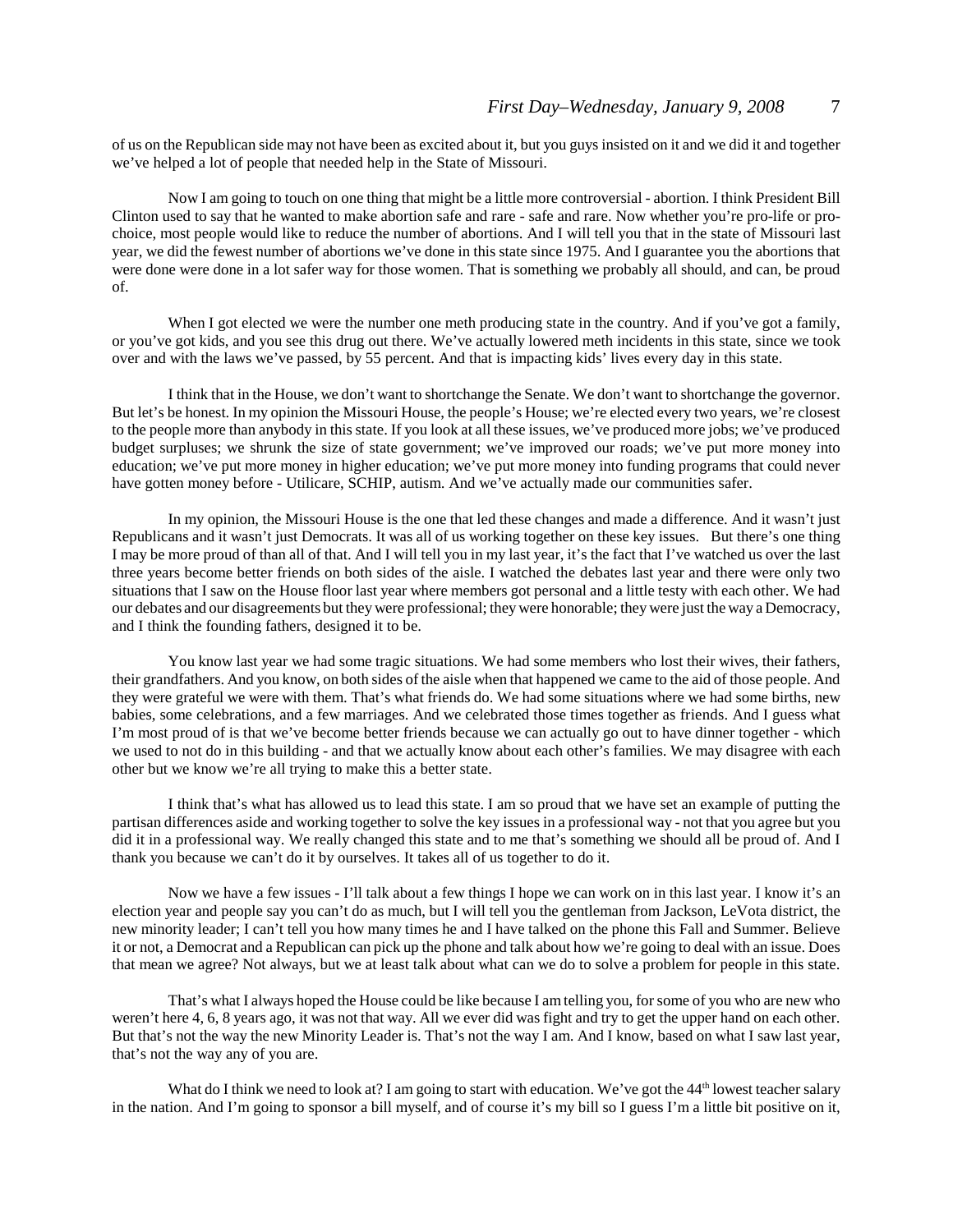but I hope you'll join me in trying to increase the pay of our teachers and stop this teacher shortage so our kids can get a good education in the state of Missouri.

Another issue I think is very important is the Teacher Protection Act. We've worked on it a few years. It would reduce liability for our teachers and our administrators so that they can remove the tough discipline kids out of the classroom. We've had a lot of bipartisan support in the House on it. We've had a little trouble getting it through the Senate. But I think it's something we should try to continue to push as a House and, as we always seem to do, lead the charge on making things better for educators. I think we should pass the Teacher Protection Act again this year.

Another issue we've worked together on - we've got to do something to make sure Missouri is doing what it can to stop and stem the tide of illegal immigration in America and particularly in our state.

Another issue - and if you're like me from Marble Hill or wherever you're from, particularly it seems like St. Louis - we continue to hear horror stories of the increased property taxes and how that is affecting people all over the state, particularly those on fixed incomes. I hope we can work together to get something done to relieve the property tax burden in the State of Missouri especially on our seniors.

Again, I just want to thank everyone for the way things have gone the last few years. I really can't tell you how I'm looking forward to working with each and everyone of you. We've got such great people up here. And I will tell you when I was a freshman I wouldn't really have wanted people back home, or people around the state, to know how we treated each other and how we acted up here. Now I wish we could take a tour bus around this state and bring them all up here and let them see how we act because I think whether they're a Republican or a Democrat - well maybe some of our more hardcore Republicans and hardcore Democrats want us to fight a little bit more - but most Missourians would be proud and thankful for how we conduct ourselves. I just thank you for the way you treat each other each and every day we try to make this state a better place to live. Thanks.

Pursuant to the provisions of Section 9.141, RSMo, the Bill of Rights was read by Patty Buxton, Revisor of Statutes for the Joint Committee on Legislative Research.

#### **HOUSE RESOLUTIONS**

Representative Tilley offered **House Resolution No. 1**, which was read.

#### HOUSE RESOLUTION NO. 1

BE IT RESOLVED, that the Chief Clerk of the House of Representatives of the Ninety-fourth General Assembly, Second Regular Session, inform the Senate that the House is duly convened and is now in session ready for consideration of business.

#### On motion of Representative Tilley, **House Resolution No. 1** was adopted.

Representative Tilley offered **House Resolution No. 2**, which was read.

#### HOUSE RESOLUTION NO. 2

BE IT RESOLVED, that a message be sent to the Governor of the State of Missouri to inform His Excellency that the House of Representatives and the Senate of the Ninety-fourth General Assembly, Second Regular Session of the State of Missouri, are now regularly organized and ready for business, and to receive any message or communication that His Excellency may desire to submit, and that the Chief Clerk of the House of Representatives be directed to inform the Senate of the adoption of this resolution.

On motion of Representative Tilley, **House Resolution No. 2** was adopted.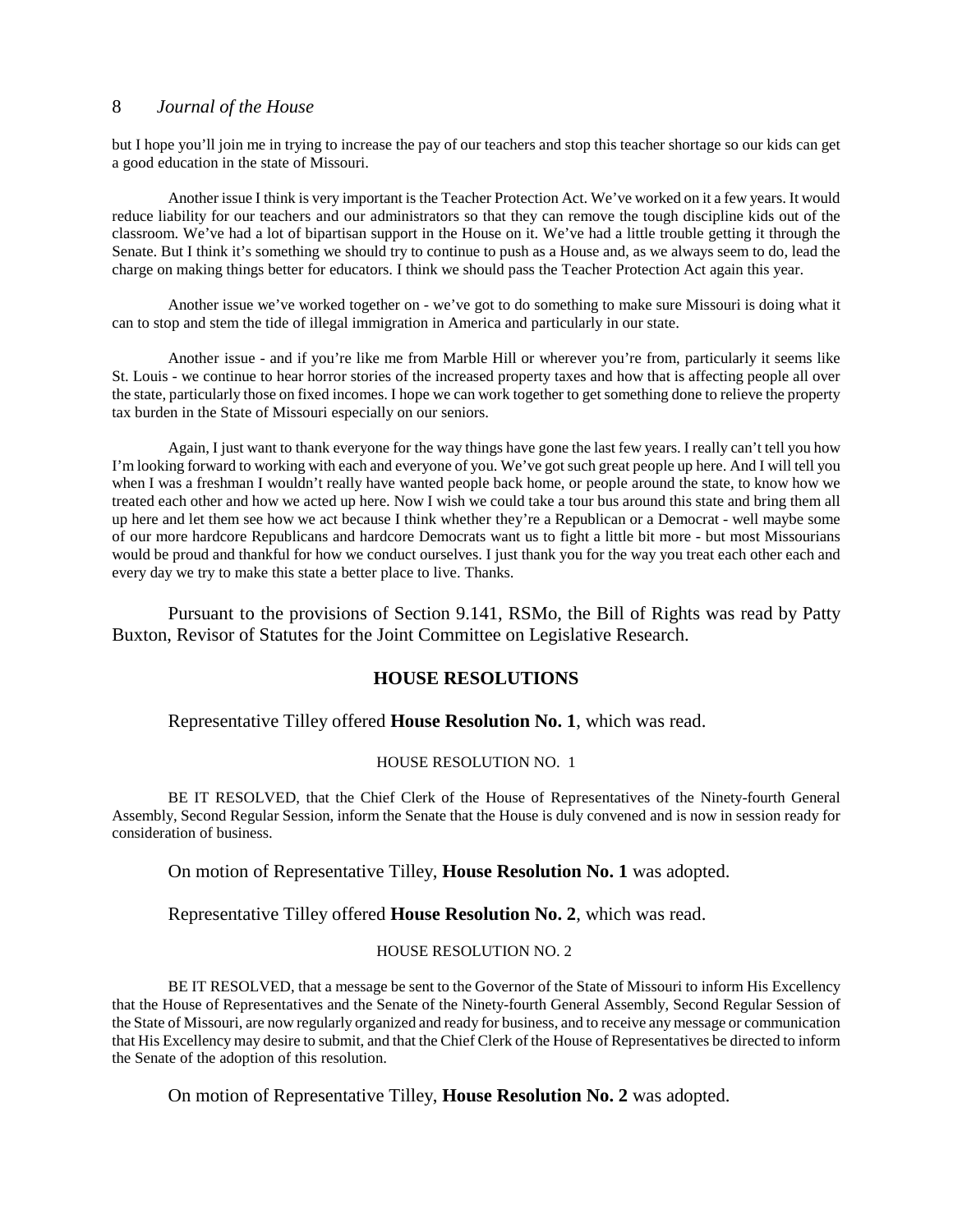#### **HOUSE CONCURRENT RESOLUTIONS**

#### Representative Tilley offered **House Concurrent Resolution No. 1**, which was read.

#### HOUSE CONCURRENT RESOLUTION NO. 1

BE IT RESOLVED, by the House of Representatives of the Ninety-fourth General Assembly, Second Regular Session of the State of Missouri, the Senate concurring therein, that the House of Representatives and the Senate convene in Joint Session in the Hall of the House of Representatives at 7:00 p.m., Tuesday, January 15, 2008, to receive a message from His Excellency, the Honorable Matt Blunt, Governor of the State of Missouri; and

BE IT FURTHER RESOLVED, that a committee of ten (10) from the House be appointed by the Speaker to act with a committee of ten (10) from the Senate, appointed by the President Pro Tem, to wait upon the Governor of the State of Missouri and inform His Excellency that the House of Representatives and Senate of the Ninety-fourth General Assembly, Second Regular Session, are now organized and ready for business and to receive any message or communication that His Excellency may desire to submit, and that the Chief Clerk of the House of Representatives be directed to inform the Senate of the adoption of this resolution.

On motion of Representative Tilley, **House Concurrent Resolution No. 1** was adopted.

#### Representative Tilley offered **House Concurrent Resolution No. 2**, which was read.

#### HOUSE CONCURRENT RESOLUTION NO. 2

BE IT RESOLVED, by the House of Representatives of the Ninety-fourth General Assembly, Second Regular Session of the State of Missouri, the Senate concurring therein, that the House of Representatives and the Senate convene in Joint Session in the Hall of the House of Representatives at 10:30 a.m., Tuesday, February 5, 2008, to receive a message from Her Honor Chief Justice Laura Denvir Stith, the Chief Justice of the Supreme Court of the State of Missouri; and

BE IT FURTHER RESOLVED, that a committee of ten (10) from the House be appointed by the Speaker to act with a committee of ten (10) from the Senate, appointed by the President Pro Tem, to wait upon the Chief Justice of the Supreme Court of the State of Missouri and inform Her Honor that the House of Representatives and the Senate of the Ninety-fourth General Assembly, Second Regular Session, are now organized and ready for business and to receive any message or communication that Her Honor may desire to submit, and that the Chief Clerk of the House of Representatives be directed to inform the Senate of the adoption of this resolution.

On motion of Representative Tilley, **House Concurrent Resolution No. 2** was adopted.

#### Representative Tilley offered **House Concurrent Resolution No. 3**, which was read.

#### HOUSE CONCURRENT RESOLUTION NO. 3

BE IT RESOLVED by the members of the House of Representatives of the Ninety-fourth General Assembly, Second Regular Session of the State of Missouri, the Senate concurring therein, that the House of Representatives and the Senate convene in Joint Session in the Hall of the House of Representatives at 10:30 a.m., Wednesday, February 6, 2008, to receive a message from Pete K. Rahn, Director of the Missouri Department of Transportation; and that the Chief Clerk of the House of Representatives be directed to inform the Senate of the adoption of this resolution.

On motion of Representative Tilley, **House Concurrent Resolution No. 3** was adopted.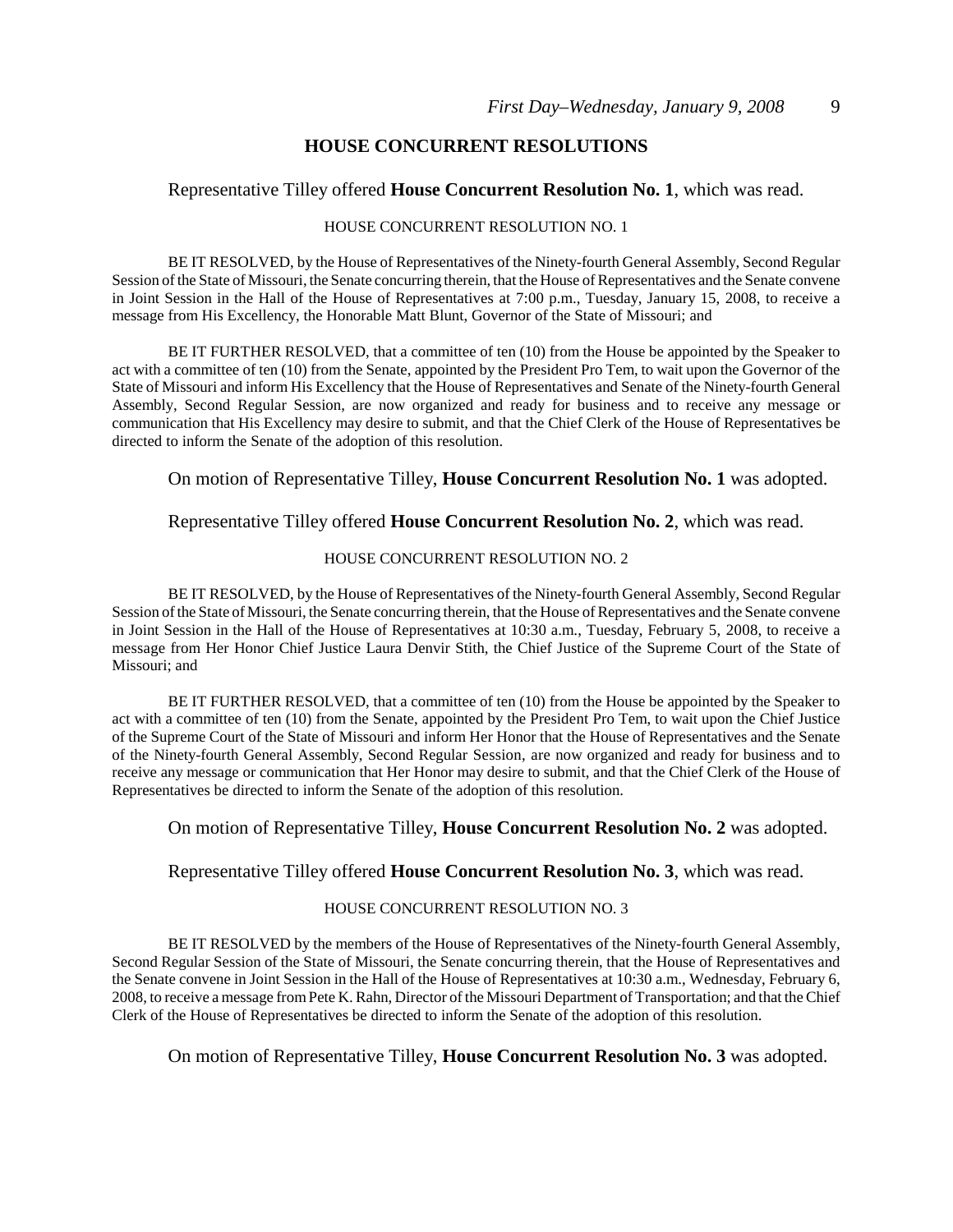## **HOUSE RESOLUTIONS**

Representative Jones (89) offered House Resolution No. 11. Representative Storch offered House Resolution No. 18.

#### **HOUSE COURTESY RESOLUTIONS OFFERED AND ISSUED**

House Resolution No. 3 through House Resolution No. 10 House Resolution No. 12 through House Resolution No. 17 House Resolution No. 19 through House Resolution No. 25

## **HOUSE CONCURRENT RESOLUTIONS**

Representative Wright, et al., offered House Concurrent Resolution No. 4. Representative Smith (14), et al., offered House Concurrent Resolution No. 5. Representative Burnett, et al., offered House Concurrent Resolution No. 6. Representative Pearce, et al., offered House Concurrent Resolution No. 7.

## **INTRODUCTION OF HOUSE JOINT RESOLUTIONS**

The following House Joint Resolutions were read the first time and copies ordered printed:

**HJR 39**, introduced by Representative Kuessner, relating to initiative petitions.

**HJR 40**, introduced by Representative Kuessner, relating to submission of constitutional amendments.

**HJR 41**, introduced by Representatives Cunningham (86), Jones (89), Nieves, Scharnhorst, Nolte, Schad, Day, Davis, Munzlinger, Ruestman, Stevenson, Cox, Schoeller, Flook, Dusenberg and McGhee, relating to state court jurisdiction.

**HJR 42**, introduced by Representatives Davis, Dusenberg, Wells, Brown (30) and Nolte, relating to real property taxation.

**HJR 43**, introduced by Representatives Portwood, Lembke, Jones (89), Cunningham (86) and Bivins, relating to limitations on property tax revenue.

**HJR 44**, introduced by Representatives Flook, Baker (123), Nolte, Sater, Weter, McGhee, Ruzicka and Bivins, relating to bonded indebtedness of school districts.

**HJR 45**, introduced by Representatives Flook, Ruestman, Cox and McGhee, relating to the general assembly.

**HJR 46**, introduced by Representative Kraus, relating to the general assembly.

**HJR 47**, introduced by Representative Portwood, relating to property exempt from taxation.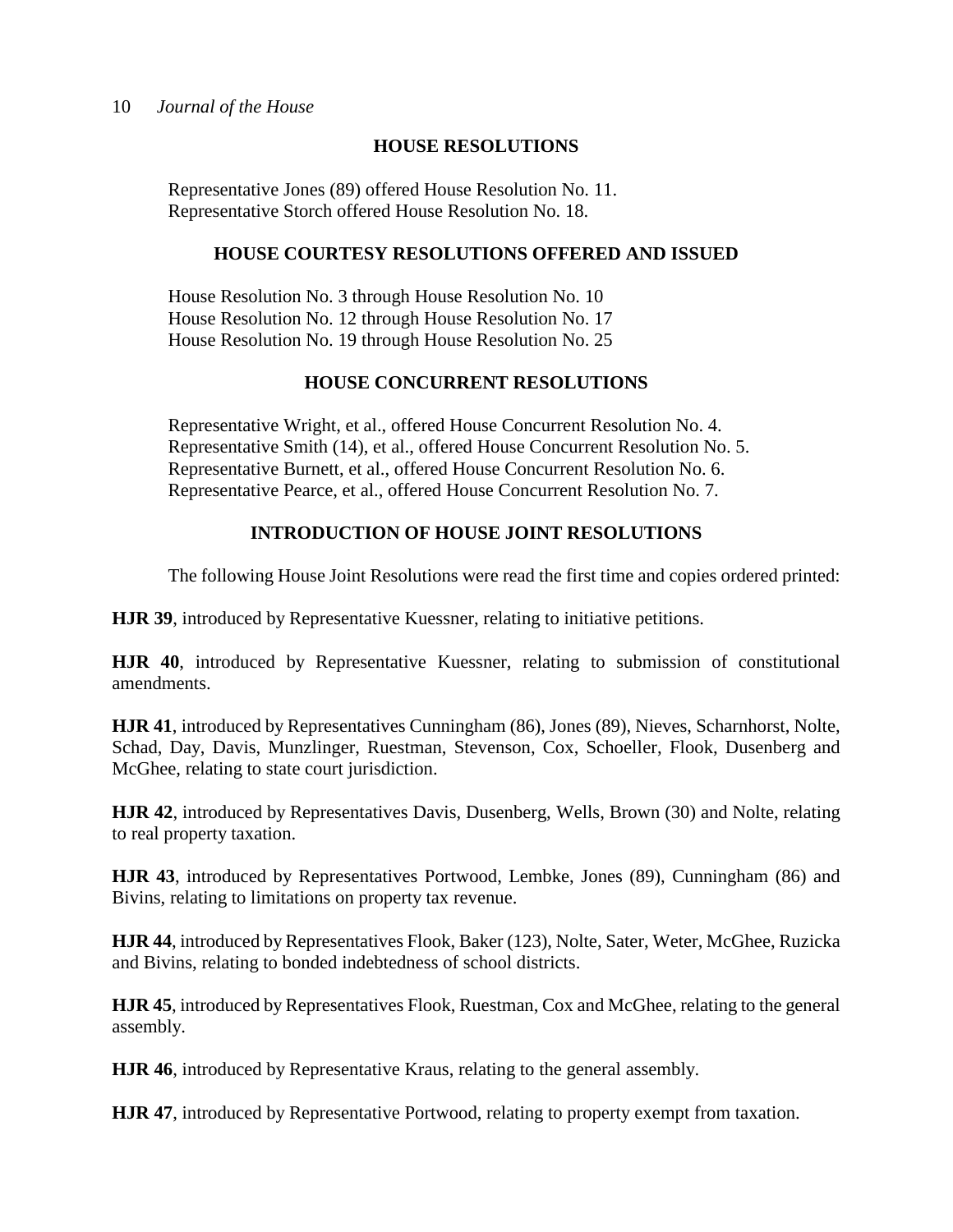**HJR 48**, introduced by Representatives Cox, Fisher, Ervin, Schaaf, Davis, Jones (89), Ruestman, Wallace, Funderburk, Sander, Dusenberg, Bivins, Wells and Scharnhorst, relating to voter identification.

**HJR 49**, introduced by Representatives Cox, Schaaf, Ruestman, Sander, Dusenberg, Bivins, Scharnhorst and Muschany, relating to the appellate judicial commission.

**HJR 50**, introduced by Representatives Dusenberg, Yates, LeVota, Kraus, Talboy and Pratt, relating to the department of transportation.

**HJR 51**, introduced by Representative Lembke, relating to the commission on retirement, removal, and discipline.

**HJR 52**, introduced by Representatives Lembke, Ruestman, Portwood, Cunningham (86), Icet, Muschany, Tilley, Emery, Bivins, Dusenberg and Nieves, relating to judicial appointments.

**HJR 53**, introduced by Representatives LeVota, Burnett, Kraus, Roorda, Holsman, Schieffer and Dusenberg, relating to the department of transportation.

## **INTRODUCTION OF HOUSE BILLS - APPROPRIATIONS**

The following House Bills were read the first time and copies ordered printed:

**HB 2015**, introduced by Representative Icet, to appropriate money for supplemental purposes for the Department of Social Services, and to transfer money among certain funds, from the funds designated for the fiscal period ending June 30, 2008.

**HB 2021**, introduced by Representative Icet, to appropriate money for supplemental purposes for the Department of Conservation, for the purchase of equipment, and for planning, expenses, and for capital improvements including but not limited to major additions and renovations, new structures, and land improvements or acquisitions, from the funds designated for the fiscal period ending June 30, 2008.

**HB 2022**, introduced by Representative Icet, to appropriate money for supplemental purposes for the Department of Public Safety, and to transfer money among certain funds, from the funds designated for the fiscal period ending June 30, 2008.

## **INTRODUCTION OF HOUSE BILLS**

The following House Bills were read the first time and copies ordered printed:

**HB 1299**, introduced by Representative Kuessner, relating to all-terrain vehicles.

**HB 1300**, introduced by Representative Kuessner, relating to medical malpractice insurance.

**HB 1301**, introduced by Representatives Whorton, Meadows, Weter, Vogt, Wildberger, Yaeger and Lampe, relating to payday loans.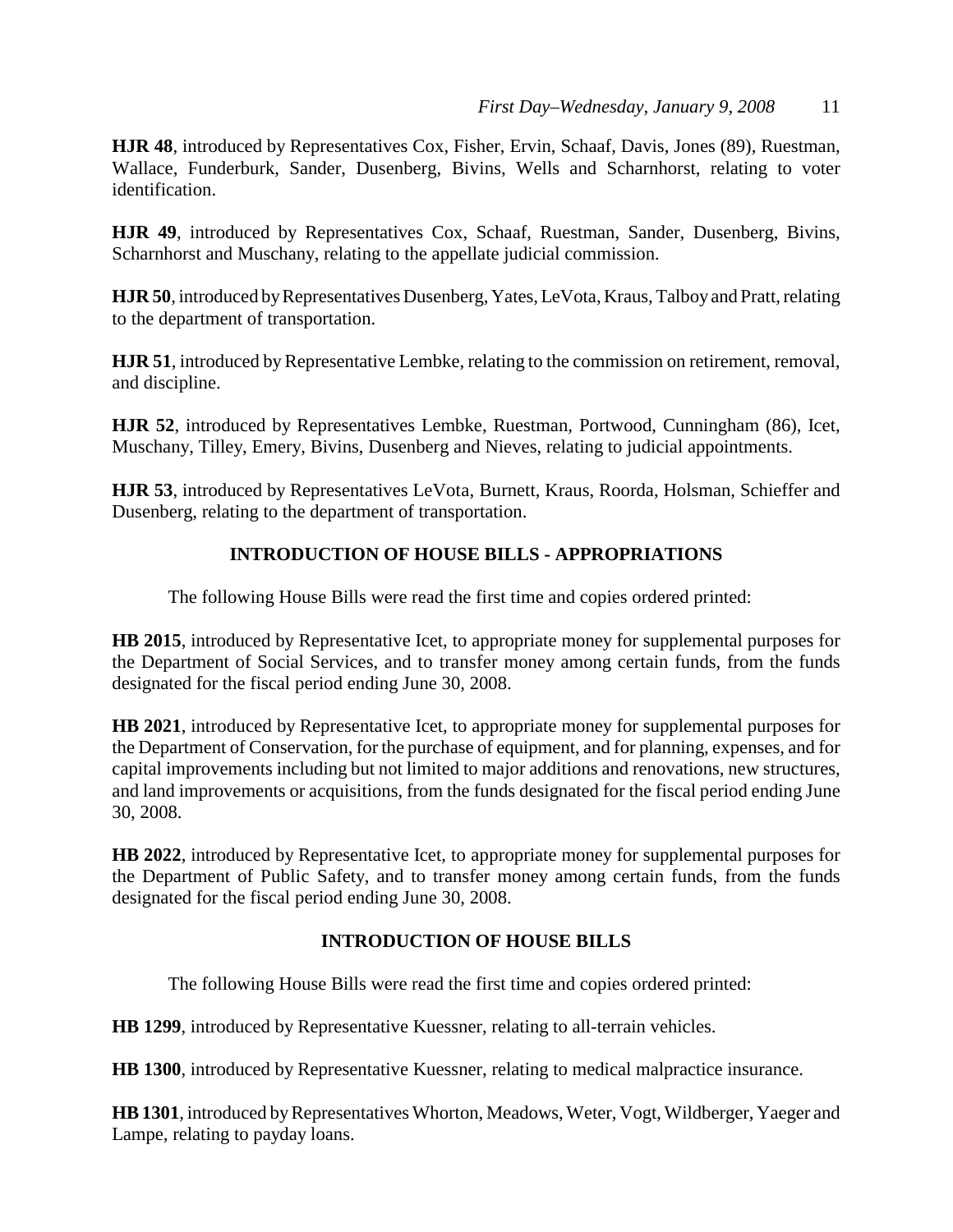**HB 1302**, introduced by Representatives Whorton, Roorda, Meadows, Vogt, Wildberger, Yaeger and McGhee, relating to eligibility for medical assistance.

**HB 1303**, introduced by Representatives Whorton, Roorda, Meadows, Vogt, Wildberger, Yaeger and McGhee, relating to nursing homes.

**HB 1304**, introduced by Representative Cooper (120), relating to county officers performing duties for municipalities.

**HB 1305**, introduced by Representatives Day, Pearce, Jones (89), Wright, Norr, Sander, Sater, Weter, Wells, Schad, Ruestman and Cooper (155), relating to transfer student curriculum.

**HB 1306**, introduced by Representatives Day, Wright, Norr, Sander, Weter, Wells and Whorton, relating to the endowed care fund.

**HB 1307**, introduced by Representatives Day, Jones (89), Holsman, Kraus, Wright, Norr, Weter, Wallace, Wells, Schad, Ruestman, Brown (30) and Cooper (155), relating to combat veterans.

**HB 1308**, introduced by Representatives Day, Wright, Norr, Sander and Sater, relating to circuit court marshals.

**HB 1309**, introduced by Representatives Day, Jones (89), Schaaf, Wright, Norr, Sander, Weter, Wallace, Wells, Schad and Cooper (155), relating to driver's licenses.

**HB 1310**, introduced by Representative Hoskins, relating to independent candidates.

**HB 1311**, introduced by Representative Hoskins, relating to write-in candidates.

**HB 1312**, introduced by Representative Hoskins, relating to license plates.

**HB 1313**, introduced by Representatives Wright, Day, Fisher, Stream, Page, Brown (50), Dusenberg and Schad, relating to state purchasing.

**HB 1314**, introduced by Representatives Cunningham (86), Nieves, Jones (89), Flook, Baker (25), Stevenson, Ruestman, Cox and Scharnhorst, relating to protecting children from sexual offenders.

**HB 1315**, introduced by Representatives Cunningham (86), Scharnhorst, Jones (89), Cox, Nieves, Stevenson, Davis, Schad, Nolte and McGhee, relating to intellectual diversity.

**HB 1316**, introduced by Representatives Davis, Dusenberg and McGhee, relating to parental rights.

**HB 1317**, introduced by Representatives Davis, Cunningham (86), Dusenberg and Nolte, relating to registration of voters.

**HB 1318**, introduced by Representatives Davis, Emery and Cunningham (86), relating to the disclosure of employment information.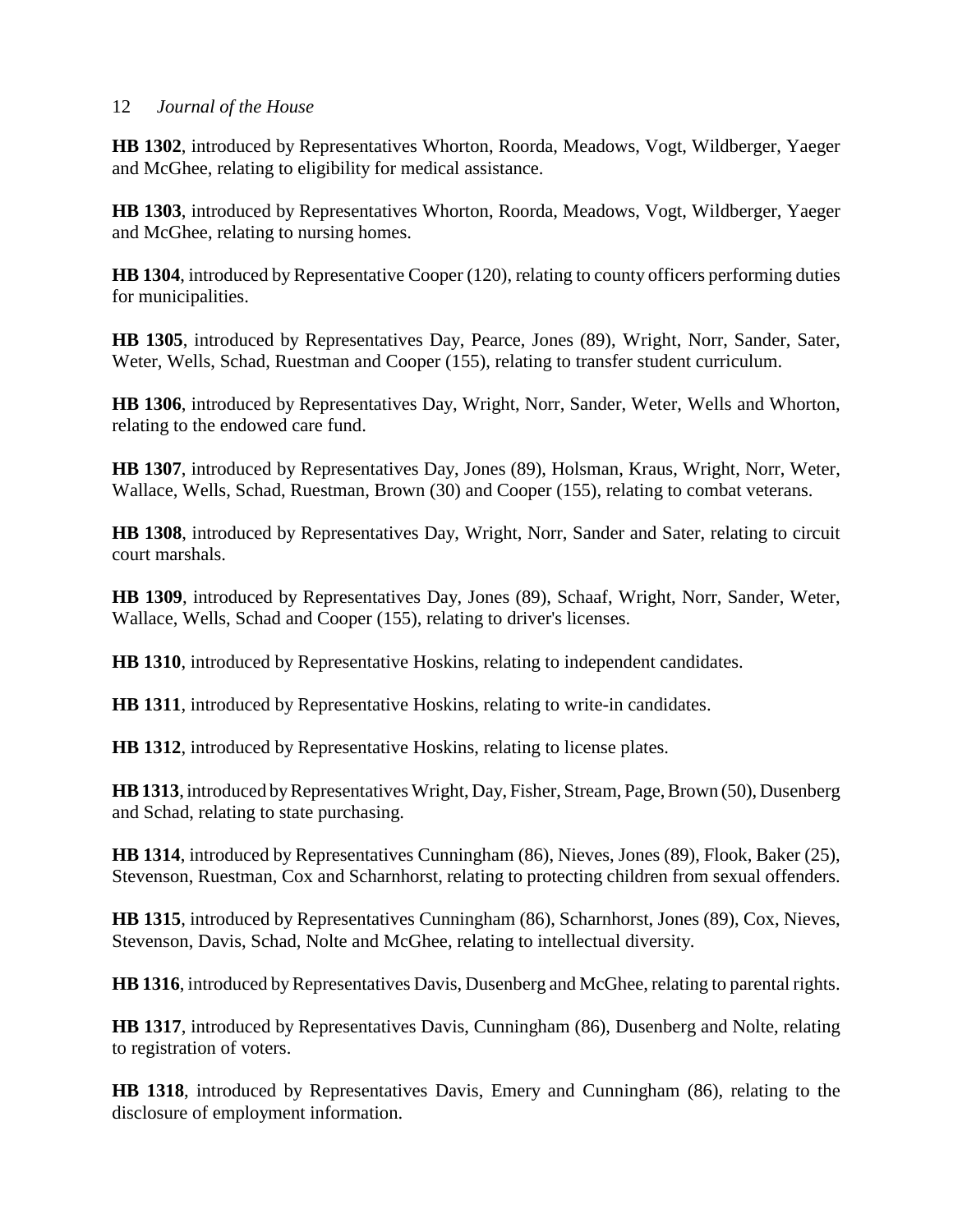**HB 1319**, introduced by Representative Brown (50), relating to a tax credit for employers who hire high school students for summer jobs.

**HB 1320**, introduced by Representative Brown (50), relating to community improvement districts.

**HB 1321**, introduced by Representatives Sutherland, Faith, Onder, Flook, Fisher, Meiners, Nieves and Bruns, relating to property taxation.

**HB 1323**, introduced by Representatives Sater, Wallace, Ruestman, Weter, Sander and Dusenberg, relating to a registry for methamphetamine offenders.

**HB 1324**, introduced by Representatives Sater, Wells, Ruestman and McGhee, relating to elections in villages.

**HB 1325**, introduced by Representatives Sater, McGhee and Whorton, relating to prescriptive authority.

**HB 1326**, introduced by Representatives Sater, McGhee and Jones (89), relating to an income tax deduction for qualified hybrid motor vehicle purchases.

**HB 1327**, introduced by Representatives Sater, Wallace and Wells, relating to healthy food pilot program.

**HB 1328**, introduced by Representative Sater, relating to confidentiality of prescriptive information.

**HB 1329**, introduced by Representatives Sater, Wallace and Brown (30), relating to the registration of light weight trailers.

**HB 1330**, introduced by Representatives Sater and Wallace, relating to smoking cessation.

**HB 1331**, introduced by Representatives Sater, Wallace and Weter, relating to health information.

**HB 1332**, introduced by Representatives Sater, Wallace and Wells, relating to pharmacists and pharmacies.

**HB 1333**, introduced by Representatives Sater and Wallace, relating to noxious weeds.

**HB 1334**, introduced by Representatives Salva, Meadows, Norr, Bowman, Wildberger and Roorda, relating to ticket scalping.

**HB 1335**, introduced by Representatives Salva, Meadows, Norr, Schieffer, Bowman and Wildberger, relating to public records.

**HB 1336**, introduced by Representatives Wood, Weter, Wasson, Sater, Wallace, Viebrock, Vogt, Lampe, Norr, Harris (110), Oxford, Whorton, McGhee, Denison, Lipke and Page, relating to incorporation of cities.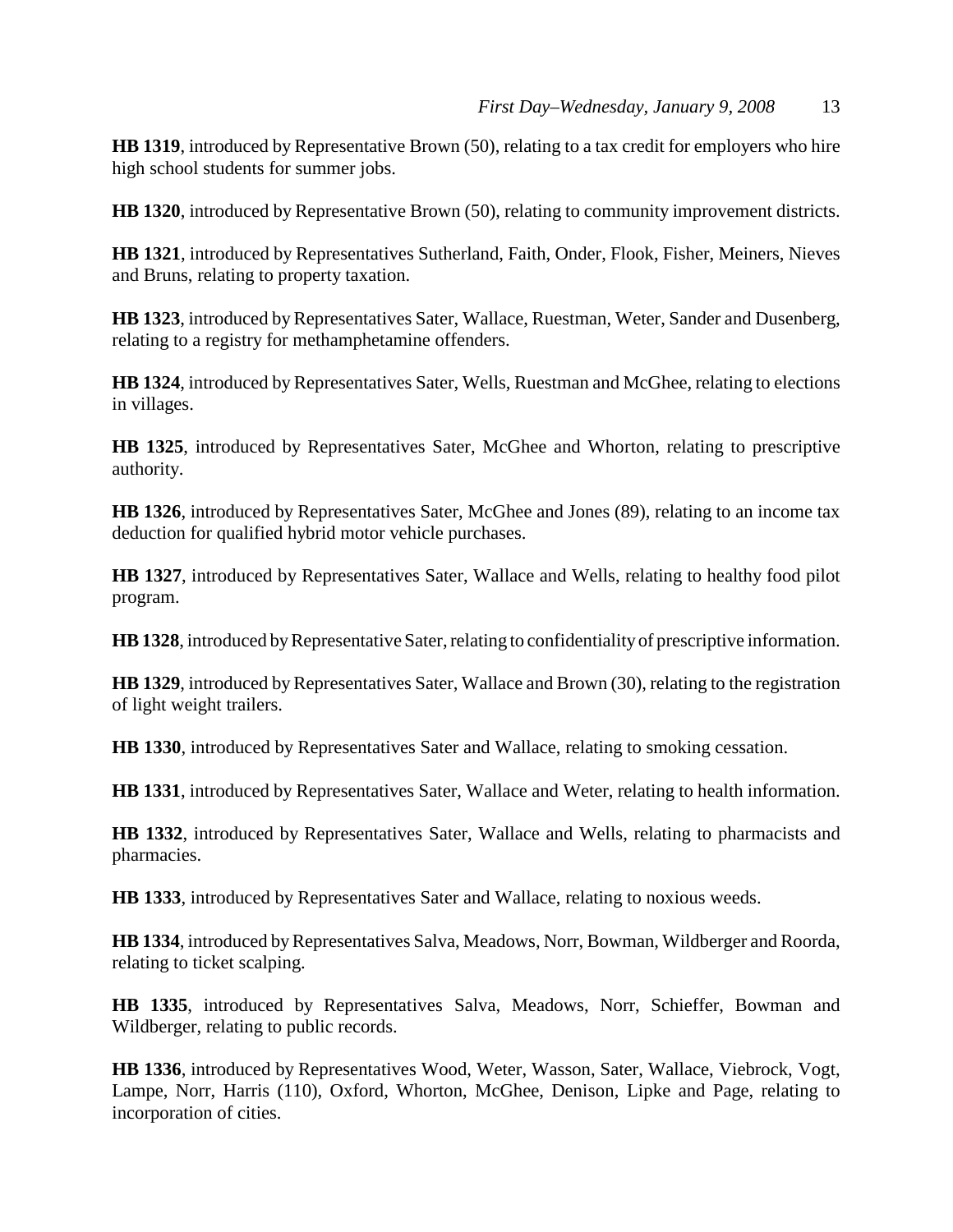**HB 1337**, introduced by Representative Wood, relating to disincorporation of villages.

**HB 1338**, introduced by Representatives Muschany and Jones (89), relating to road construction.

**HB 1339**, introduced by Representative Muschany, relating to the definition of health care providers for purposes of medical malpractice.

**HB 1340**, introduced by Representatives Muschany, Jones (89), Scharnhorst, Yates and Cunningham (86), relating to the federal income tax deduction.

**HB 1341**, introduced by Representatives Ruestman, Stevenson, McGhee, Emery, Sater and Wilson (130), relating to swimming pools.

**HB 1342**, introduced by Representative Portwood, relating to the conservator's investment in property.

**HB 1343**, introduced by Representatives Portwood, Lembke, Cunningham (86) and Darrough, relating to The Missouri Homestead Preservation Act.

**HB 1344**, introduced by Representative Portwood, relating to purchased merchandise from secondhand dealers.

**HB 1345**, introduced by Representatives Portwood, Zimmerman, Threlkeld, Baker (25), Harris (23), Bruns, Cunningham (86) and Meiners, relating to a tax credit for disability home remodeling.

**HB 1346**, introduced by Representatives Portwood, Bruns, Schaaf, Cox, Ervin and Brown (30), relating to the Missouri taxpayer and citizen protection act.

**HB 1347**, introduced by Representatives Portwood and Bruns, relating to the Missouri senior advocacy and efficiency commission.

**HB 1348**, introduced by Representatives Portwood and Darrough, relating to duties of the board of police commissioners.

**HB 1349**, introduced by Representatives Portwood, Jones (89), Cunningham (86), Lembke and Bivins, relating to property tax rate revisions.

**HB 1350**, introduced by Representatives Hodges, Daus, Deeken, Talboy and Jones (89), relating to insurance coverage for treatment of infertility.

**HB 1351**, introduced by Representative Cunningham (145), relating to holidays.

**HB 1352**, introduced by Representative Page, relating to student housing at public institutions of higher education.

**HB 1353**, introduced by Representative Fallert, relating to school bus endorsements.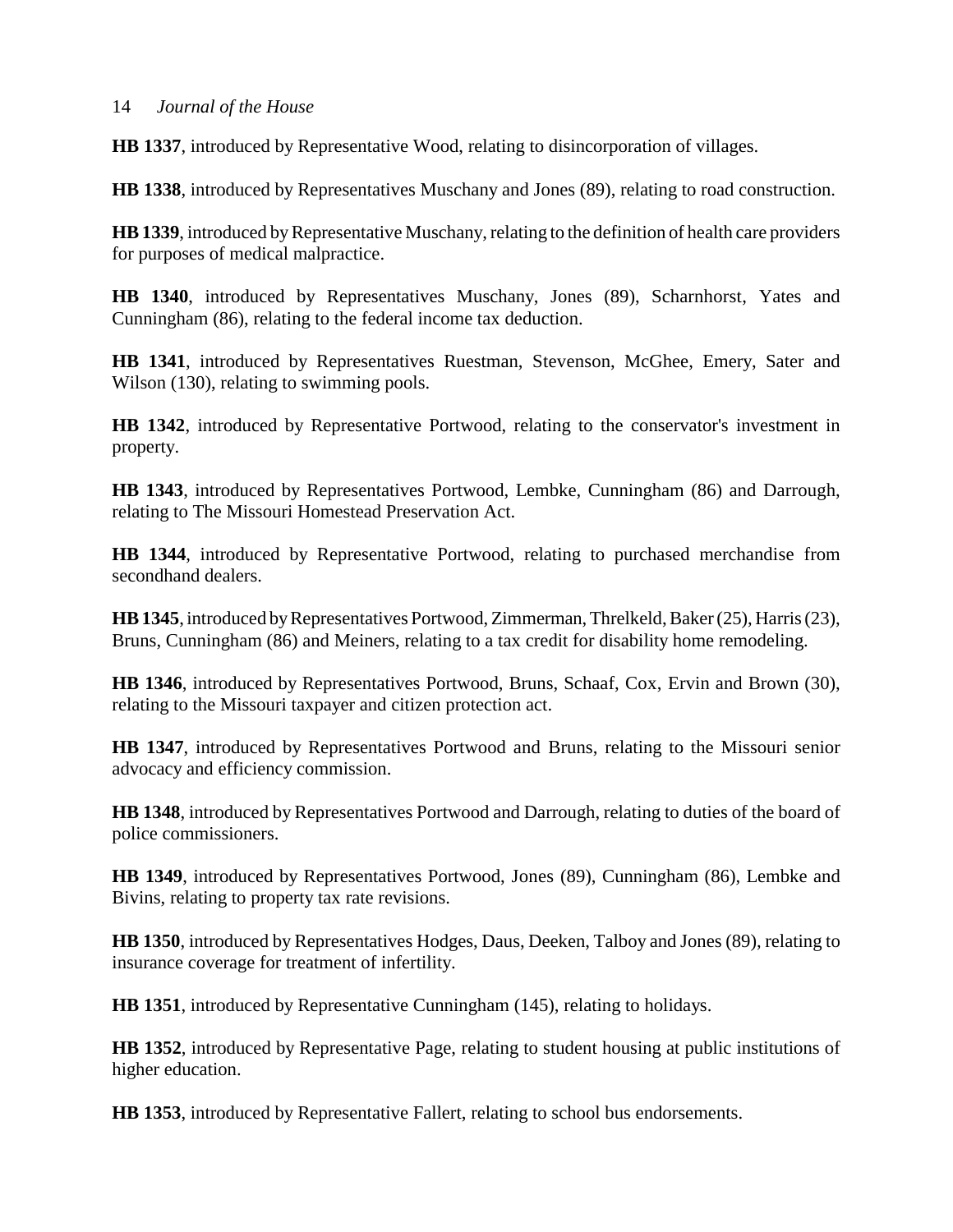**HB 1354**, introduced by Representatives Wilson (119), Fisher, Loehner, Wallace, Schad, Weter, McGhee and Ruestman, relating to exempting certain types of vehicles from registration and licensing laws.

**HB 1355**, introduced by Representatives Schaaf, Wildberger and Rucker, relating to abatement of nuisances.

**HB 1356**, introduced by Representatives Flook and Fisher, relating to school bus safety belts.

**HB 1357**, introduced by Representatives Flook, Cunningham (86), Kraus, Ruestman, Sander, Wells, Dusenberg, Emery, Schad, Ruzicka and Davis, relating to criminal nonsupport.

**HB 1358**, introduced by Representatives Flook, Kraus, Stevenson, Jones (89) and Grill, relating to child custody jurisdiction and enforcement.

**HB 1359**, introduced by Representatives Flook, Ruestman, Stevenson and Grill, relating to the uniform premarital agreement act.

**HB 1360**, introduced by Representatives Flook, Jones (89), Ruestman, Schad and Grill, relating to the interstate family support act.

**HB 1361**, introduced by Representatives Donnelly, Baker (25), Lampe, Komo, Spreng, Yaeger, Roorda, Low (39), Page, Zweifel, Storch, Wildberger, McClanahan, Moore, Hughes and Curls, relating to product safety for children.

**HB 1363**, introduced by Representative Cunningham (145), relating to exemptions from sales and use taxes.

**HB 1364**, introduced by Representative Cunningham (145), relating to compensation for retired patrol officers who testify in court proceedings at least thirty miles from their residences.

**HB 1365**, introduced by Representatives Fares, Portwood, Bruns, Stream, Schoemehl, Faith and Bivins, relating to a tax credit for certain real property taxes.

**HB 1366**, introduced by Representatives Fares, Cunningham (86) and Bivins, relating to the taxation of property.

**HB 1367**, introduced by Representatives Ruestman, Bruns, Roorda, Ruzicka, Wilson (130), Fisher, Brandom, Whorton, Stevenson, Loehner and McGhee, relating to an income tax credit for volunteer firefighters.

**HB 1368**, introduced by Representative Thomson, relating to Northwest Missouri State University.

**HB 1369**, introduced by Representatives Bruns and Moore, relating to the joint committee on corrections.

**HB 1370**, introduced by Representative Kraus, relating to real property taxation.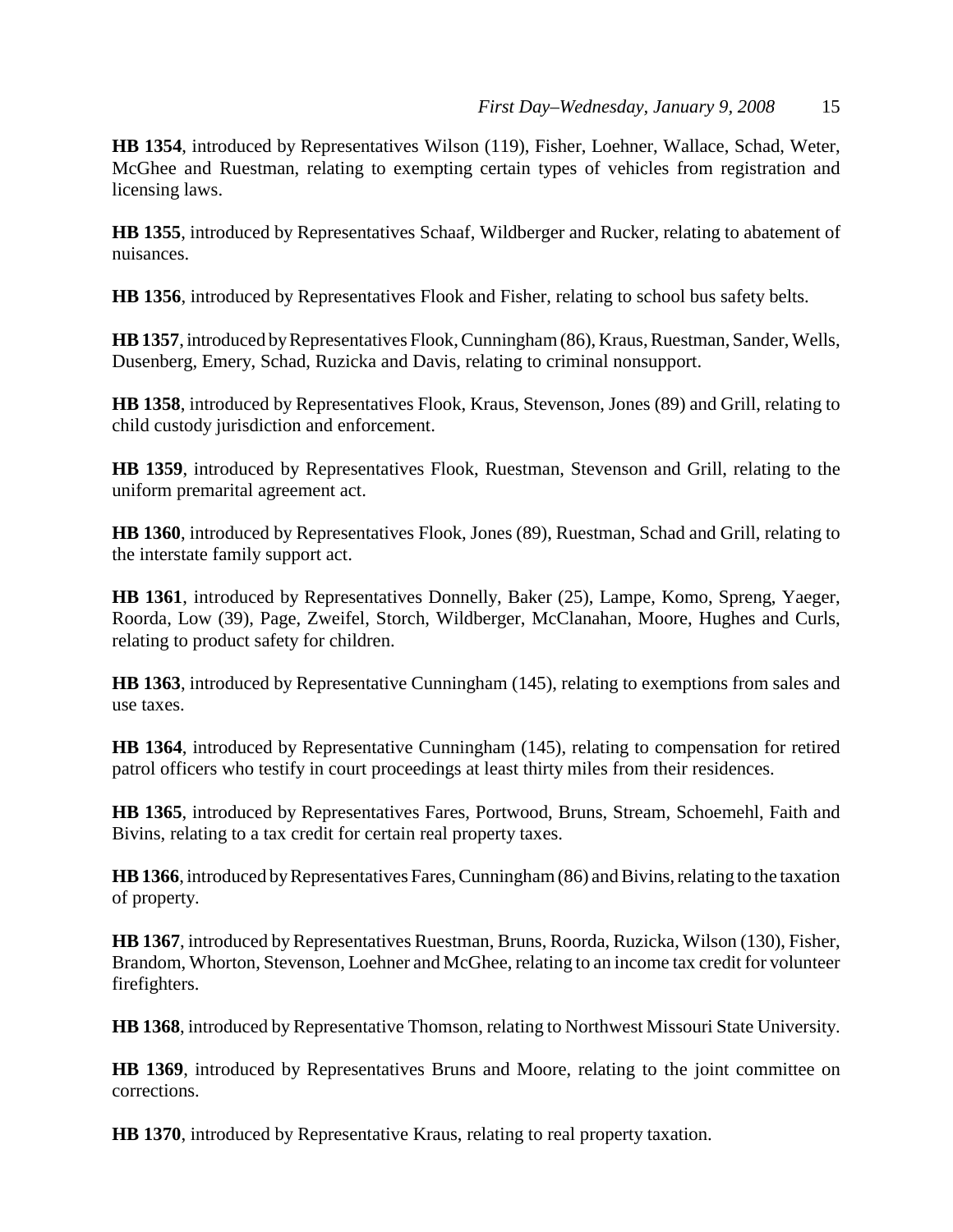**HB 1371**, introduced by Representatives Wilson (119), Pearce, Fisher, Loehner, Wallace, Dethrow, Dusenberg, Weter, McGhee, Ruestman and Wells, relating to rural empowerment zone criteria.

**HB 1372**, introduced by Representatives McGhee, Sater, Dusenberg, Sander and Fisher, relating to the Missouri state park board.

**HB 1373**, introduced by Representatives Day, Meadows, Jones (89), Holsman, Brown (30), McGhee, Loehner, Funderburk, Portwood, Wilson (130), Walton, Darrough, Dusenberg, Scharnhorst, Deeken, Nolte, Guest and Schad, relating to flags flown over state buildings.

**HB 1374**, introduced by Representatives Portwood, Darrough, Jones (89) and McGhee, relating to registered professional school nurses.

**HB 1375**, introduced by Representative Portwood, relating to physician provider reimbursement under the state medical assistance program.

**HB 1376**, introduced by Representatives Portwood and Komo, relating to the enforcement of traffic control signal violations.

**HB 1377**, introduced by Representatives Portwood, Bruns and Jones (89), relating to personal property taxes on motor vehicles.

**HB 1378**, introduced by Representative Portwood, relating to tax increment financing.

**HB 1380**, introduced by Representatives Sater and Wallace, relating to senior citizens' services.

**HB 1381**, introduced by Representatives Kraus, Ruestman, Dusenberg, McGhee, Sater and Wells, relating to employment of illegal aliens.

**HB 1382**, introduced by Representatives Cox, Onder, Fisher, Ervin, Schaaf, Davis, Brown (30), Ruestman, Funderburk, Sander, Bivins and Wells, relating to the age of victims and perpetrators in certain criminal statutes.

**HB 1383**, introduced by Representatives Cox, Day, Fisher, Ervin, Schaaf, Ruestman, Funderburk, Sander, Dusenberg, Wells, Munzlinger, Kraus and Scharnhorst, relating to business premises safety.

**HB 1384**, introduced by Representatives Cox, Fisher, Schaaf, Cunningham (86), Jones (89), Ruestman, Funderburk, Sander, Dusenberg, Bivins and Wells, relating to identity theft incident reports.

**HB 1385**, introduced by Representatives Cox, Cunningham (86), Fisher, Schaaf, Nolte, Ruestman, Funderburk, Bivins, Munzlinger and Scharnhorst, relating to security freezes.

**HB 1386**, introduced by Representatives Cox and Ruestman, relating to municipal health facilities.

**HB 1387**, introduced by Representatives Cox, Fisher, Schaaf, Funderburk, Sander, Bivins, Munzlinger and Scharnhorst, relating to payment of rent when a leased residence is destroyed.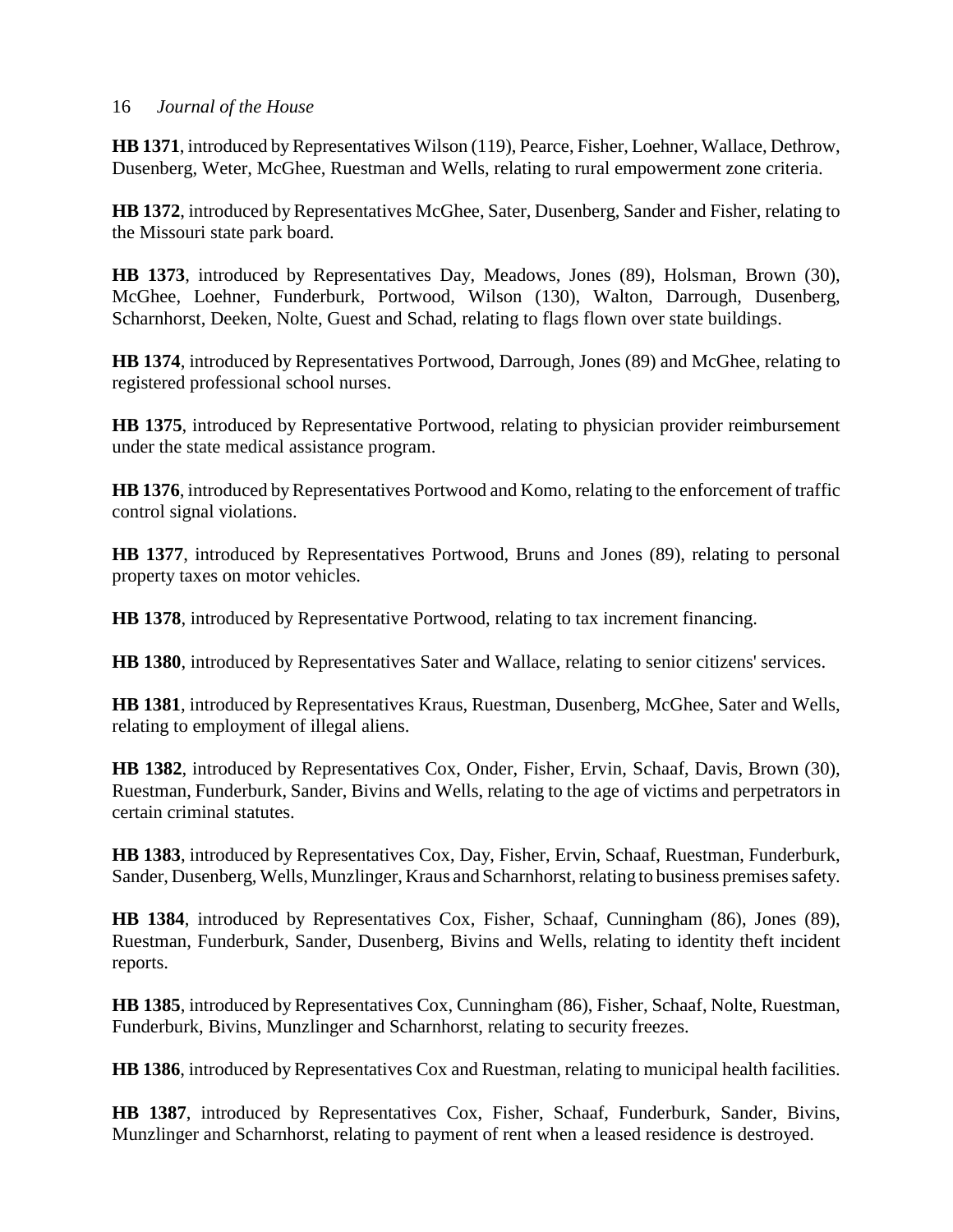**HB 1388**, introduced by Representatives Cox and Scharnhorst, relating to motorcycle passengers.

**HB 1389**, introduced by Representatives Loehner, Jones (117), Wallace, Dethrow, Wells, Munzlinger, Schlottach, Quinn (7) and Schad, relating to surface mining and gravel excavation.

**HB 1390**, introduced by Representatives Loehner, Wallace, Wells, Munzlinger, Schlottach, Quinn (7) and May, relating to the family farm livestock loan program tax credit.

**HB 1391**, introduced by Representatives Loehner, Day and May, relating to the designation of a memorial highway.

**HB 1392**, introduced by Representative Loehner, relating to watercraft tax.

**HB 1393**, introduced by Representatives Dusenberg, Day, Young, Wilson (119), Fisher, Baker (123), Munzlinger, Whorton, McGhee, Guest, Brown (30), Smith (150) and Moore, relating to protective headgear for operation of motorcycles or motortricycles.

**HB 1394**, introduced by Representatives Dusenberg, Brown (30), Ervin, Ruestman, Fisher and Yates, relating to money transmissions.

**HB 1395**, introduced by Representatives Dusenberg, Ervin, Ruestman, Fisher, Schad, Brown (30) and Yates, relating to sanctuary for illegal aliens.

**HB 1396**, introduced by Representatives Dusenberg, Ruestman, Fisher, Bruns, McGhee, Cox, Kraus, Schad, Brown (30) and Yates, relating to sex offenders.

**HB 1397**, introduced by Representatives Dusenberg, Ruestman, Fisher, Bruns, McGhee, Cox, Kraus, Schad, Brown (30) and Yates, relating to sexual offenders.

**HB 1398**, introduced by Representatives Dusenberg and Schaaf, relating to the state legal expense fund.

**HB 1399**, introduced by Representatives Dusenberg, Bruns, Meadow and Vogt, relating to workers' compensation.

**HB 1400**, introduced by Representatives Dusenberg and Pratt, relating to school officers.

**HB 1401**, introduced by Representative Dusenberg, relating to health screening of public school students.

**HB 1402**, introduced by Representative Dusenberg, relating to the compulsive gamblers fund.

**HB 1403**, introduced by Representative Dusenberg, relating to the Missouri gaming commission.

**HB 1404**, introduced by Representatives Weter, Bruns, Meadows, Sater, Dusenberg, McGhee, Roorda, Schad, Wallace, Sander and Denison, relating to assault of a law enforcement officer, corrections officer, emergency personnel or probation and parole officer.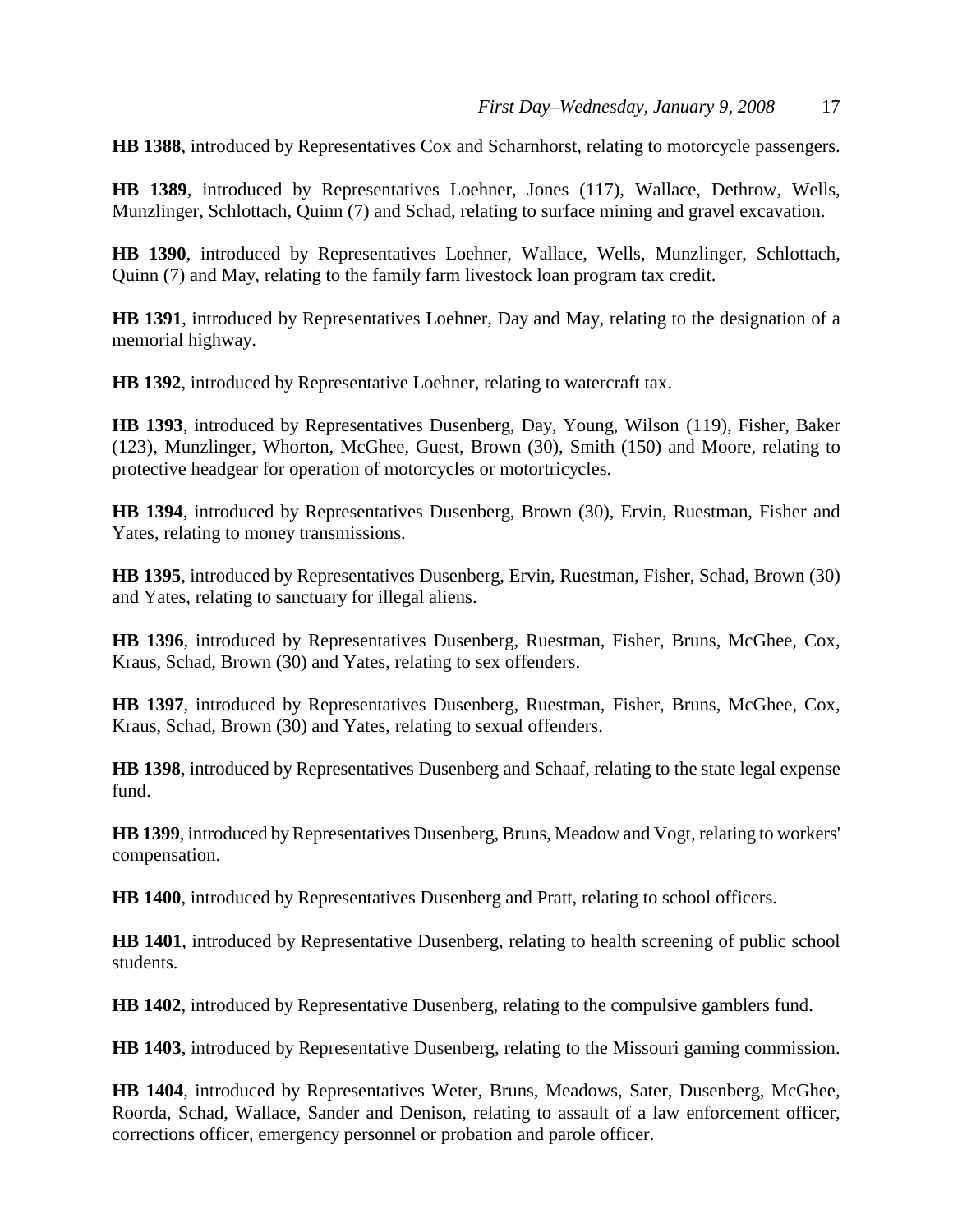**HB 1405**, introduced by Representatives Weter, Cunningham (145), Meadows, Sater, Wasson, Roorda, Denison and Wallace, relating to restricted natural substances.

**HB 1406**, introduced by Representatives Deeken, Day and McGhee, relating to the establishment and administration of a drunk driving memorial sign program.

**HB 1407**, introduced by Representative Deeken, relating to petition circulators.

**HB 1408**, introduced by Representative Deeken, relating to the reduction of alcohol-related problems.

**HB 1409**, introduced by Representatives Deeken, Day, Ruestman, Dusenberg, McGhee and Loehner, relating to ignition interlock restricted driver's licenses.

**HB 1410**, introduced by Representatives Flook, Pratt, Holsman, Talboy, Roorda, Dusenberg and Silvey, relating to certain police officers' compensation.

**HB 1411**, introduced by Representatives Darrough, Hodges, Wildberger and Spreng, relating to unlawful possession of a firearm.

**HB 1412**, introduced by Representatives Silvey, Pratt, Talboy, LeVota, Bland, Hughes, Curls, Low (39), Salva, Holsman, Brown (50), Nolte and Skaggs, relating to certain police officers' compensation.

**HB 1413**, introduced by Representatives Fallert, Frame, Meadows, Harris (110), Roorda and Casey, relating to certain sexual offenders residing within one thousand feet of certain schools or child care facilities.

**HB 1414**, introduced by Representatives Fallert, Komo, Frame, Meadows, Harris (110), Roorda, Casey and Robinson, relating to the Missouri Rx plan.

**HB 1415**, introduced by Representatives Robb, Bruns, Bivins, Cunningham (86) and Deeken, relating to bond registration fees.

**HB 1416**, introduced by Representatives Nance, Sater and Fisher, relating to the official state mushroom.

**HB 1417**, introduced by Representatives Nance, Deeken, Nolte, Cunningham (86) and Fisher, relating to small claims actions.

**HB 1418**, introduced by Representative Portwood, relating to the state board of chiropractic examiners.

**HB 1419**, introduced by Representative Portwood, relating to massage therapy.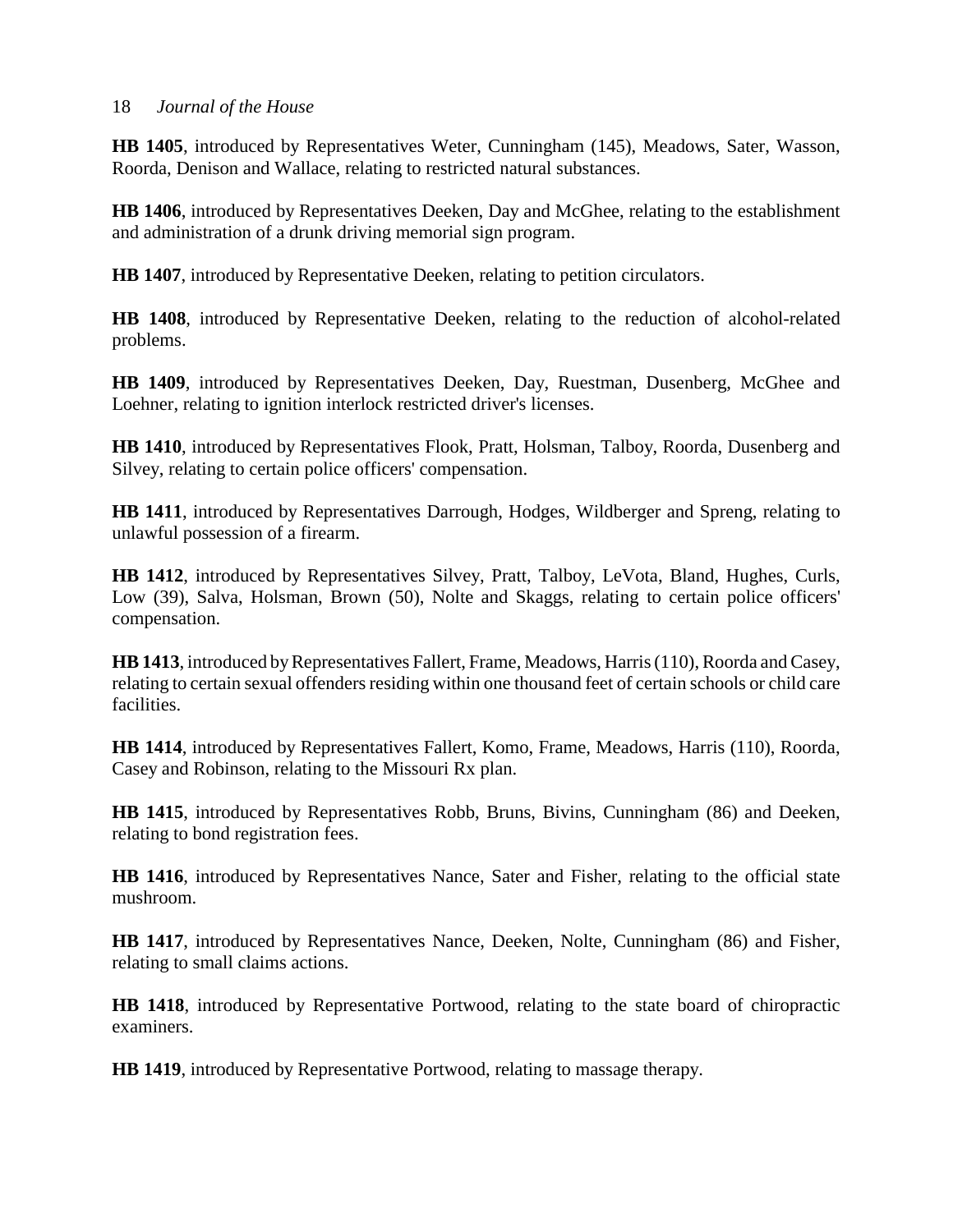**HB 1420**, introduced by Representatives St. Onge, Faith, Sater, Wells, Wallace, Meadows, Munzlinger, Schad, Day, Emery, Dusenberg, Cox, Ruestman, Cunningham (86), Scharnhorst, McGhee and Davis, relating to commercial driver's licenses.

**HB 1421**, introduced by Representatives St. Onge, Faith, Quinn (7), Dusenberg, Funderburk, Swinger, Ruzicka and Yaeger, relating to protecting highway workers.

**HB 1422**, introduced by Representatives St. Onge, Faith, Wells, Munzlinger, Funderburk and Yaeger, relating to unified carrier registration.

**HB 1423**, introduced by Representatives St. Onge, Faith, Ruestman, Roorda, Schad and Cunningham (86), relating to ignition interlock devices.

**HB 1424**, introduced by Representatives St. Onge, Faith, Quinn (7), Cox, Sander, Ruestman, Funderburk, Page, Swinger, Muschany, Ruzicka, Yaeger, Wells and Wilson (130), relating to overtime compensation.

**HB 1425**, introduced by Representatives Munzlinger, Wright, Ruzicka, Sander, Moore, Schlottach, Schad, Wells, Fisher, May, Whorton and McGhee, relating to agricultural tax credits.

**HB 1426**, introduced by Representative Kraus, relating to the public service commission.

**HB 1427**, introduced by Representatives Kraus, Dusenberg, McGhee and Moore, relating to reporting of child abuse.

**HB 1428**, introduced by Representative Kraus, relating to the failure to wear a safety belt.

**HB 1429**, introduced by Representatives Smith (14), Faith, Daus and Scharnhorst, relating to wireless telephone use.

**HB 1430**, introduced by Representative Brown (30), relating to excavation requirements.

**HB 1431**, introduced by Representative Hodges, relating to transient guest taxes for certain cities.

**HB 1432**, introduced by Representatives Wildberger, Rucker, Johnson and Roorda, relating to tampering with a judicial officer.

**HB 1433**, introduced by Representatives Wildberger, Baker (25), Roorda and Rucker, relating to disposable cell phone purchases.

**HB 1434**, introduced by Representatives Wildberger, Baker (25), Harris (110), Rucker, Grill, Meiners and Roorda, relating to the employment of an illegal alien.

**HB 1435**, introduced by Representatives Wildberger, Rucker and Roorda, relating to mutual insurance companies.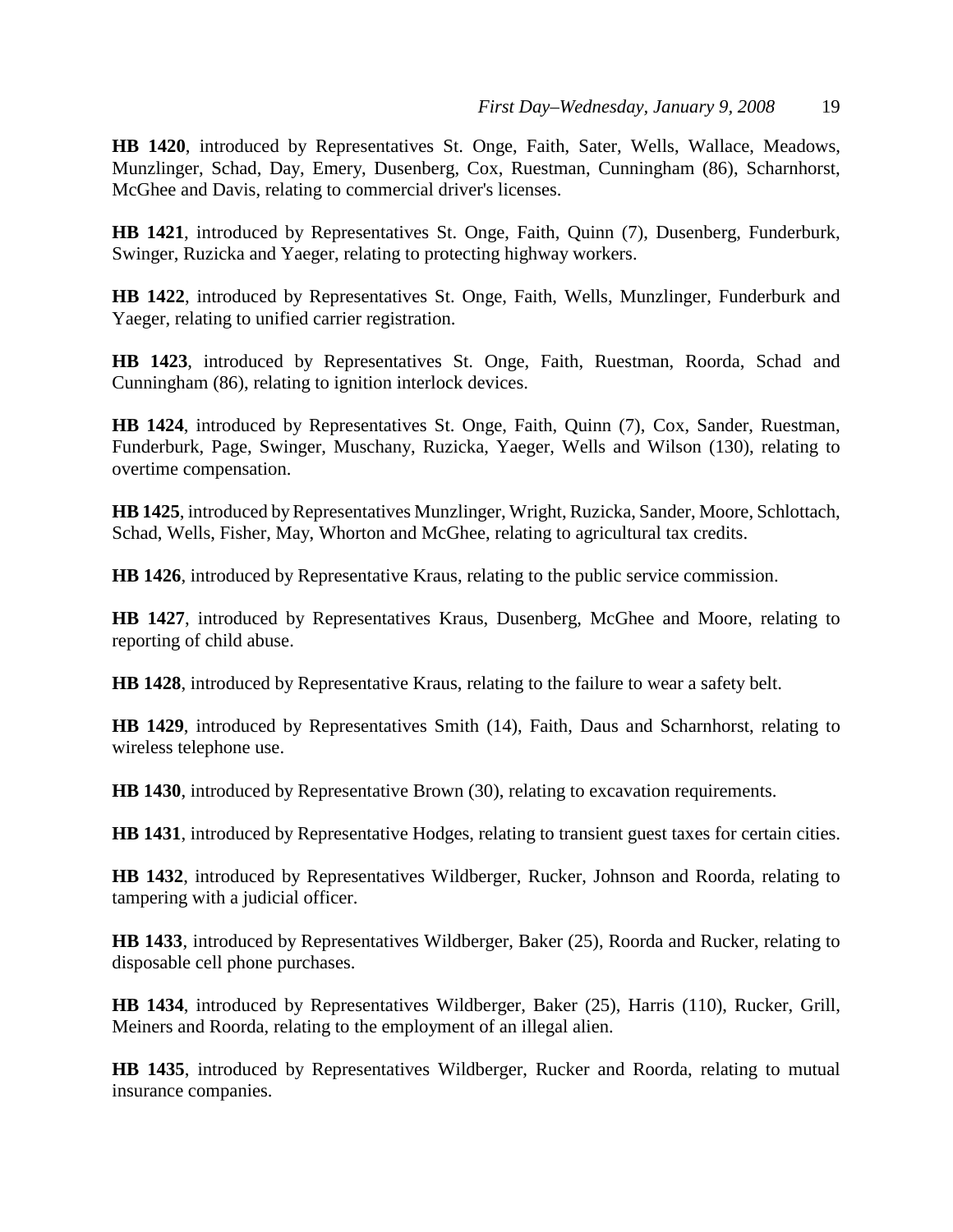**HB 1436**, introduced by Representatives Wildberger, Johnson, Rucker, McGhee, Meiners and Roorda, relating to the DNA profiling system.

**HB 1437**, introduced by Representatives Smith (14), Yates, Funderburk and Grill, relating to sales tax exemptions.

**HB 1438**, introduced by Representative Kelly, relating to use of public lands.

**HB 1439**, introduced by Representatives Roorda, Corcoran, Wildberger, Baker (25), Bowman, Darrough, Donnelly, Fallert, Casey, Frame, Grill, Harris (110), Hodges, Holsman, Komo, Lampe, LeVota, Low (39), McClanahan, Meadows, Oxford, Norr, Page, Scavuzzo, Swinger, Talboy, Yaeger, Zimmerman and Zweifel, relating to overtime compensation.

**HB 1440**, introduced by Representatives Roorda, Page, Baker (25), Chappelle-Nadal, Fallert, Frame, Lampe, Oxford and Yaeger, relating to requiring public officials to receive training in the requirements of open meetings and open records and public information laws.

**HB 1441**, introduced by Representatives Roorda and Lampe, relating to the law enforcement safety fund.

**HB 1442**, introduced by Representatives Roorda and Oxford, relating to motorcycle stunt driving.

**HB 1443**, introduced by Representatives Roorda, Harris (23) and Darrough, relating to solvents.

**HB 1444**, introduced by Representatives Roorda, Cox and McGhee, relating to property damage of a motor vehicle.

**HB 1445**, introduced by Representatives Roorda, Harris (23), McGhee and Bivins, relating to altering or falsifying drug or alcohol tests or test results.

**HB 1446**, introduced by Representatives Roorda and Holsman, relating to corrections officer and jailer training.

**HB 1447**, introduced by Representatives Roorda and Darrough, relating to noise ordinances.

**HB 1448**, introduced by Representatives Roorda and Bivins, relating to fire department employee residency requirements.

**HB 1449**, introduced by Representatives Roorda, McGhee, Bivins and Holsman, relating to the sale or consignment of certain emergency vehicles.

**HB 1450**, introduced by Representatives Roorda and McGhee, relating to the joint committee on terrorism, bioterrorism, and homeland security.

**HB 1451**, introduced by Representative Roorda, relating to the right to petition for a trial de novo.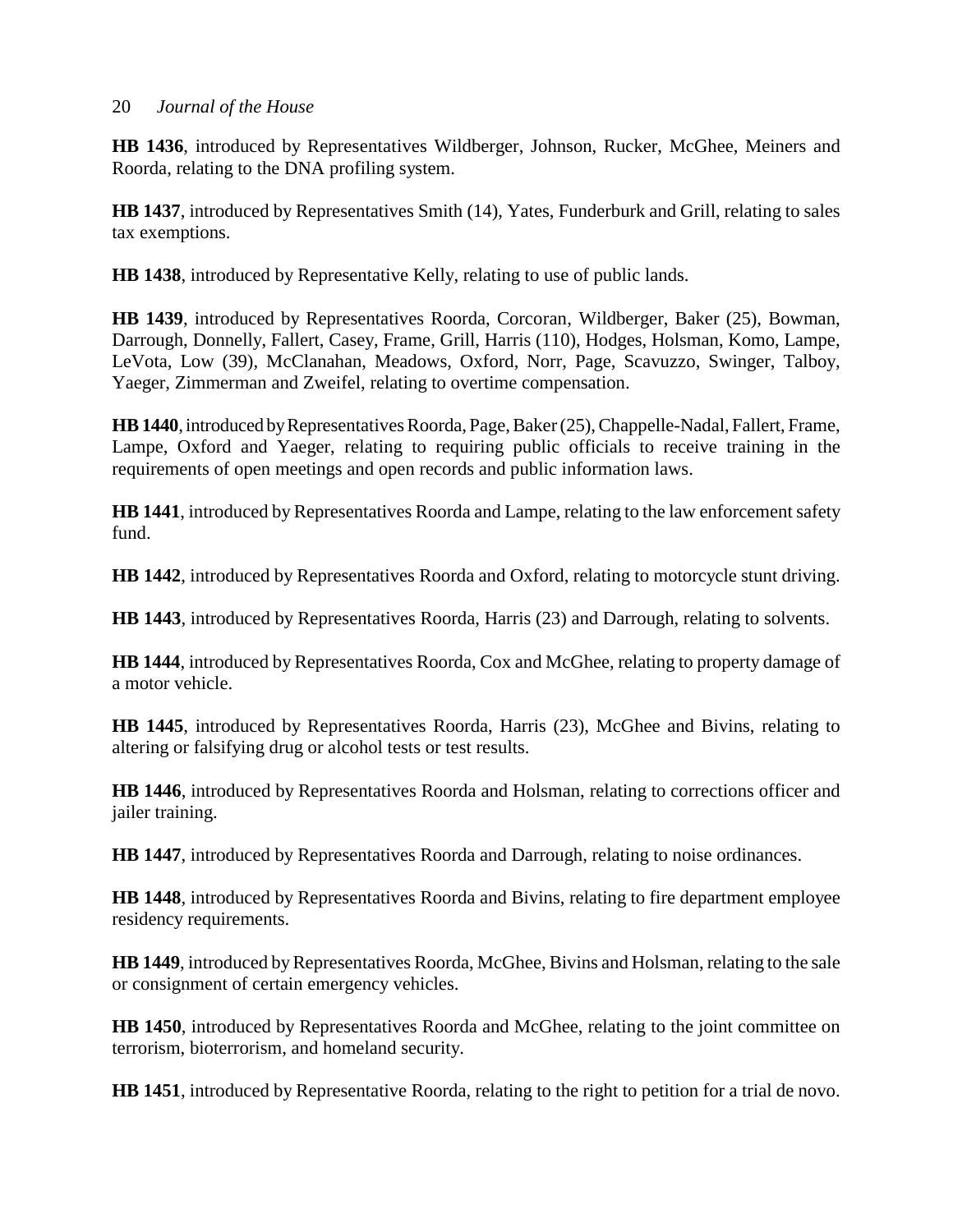**HB 1452**, introduced by Representative Roorda, relating to board members of fire protection and ambulance districts.

**HB 1453**, introduced by Representatives Roorda and Bivins, relating to county planning and zoning.

**HB 1454**, introduced by Representative Roorda, relating to health care professional peer review committees.

**HB 1455**, introduced by Representative Roorda, relating to storm water user fees.

**HB 1456**, introduced by Representatives Roorda, Oxford and Page, relating to the Agreement Among the States to Elect the President by National Popular Vote Act.

**HB 1457**, introduced by Representative Roorda, relating to incorporation of fire codes.

**HB 1458**, introduced by Representatives Roorda, Chappelle-Nadal, Bowman and Oxford, relating to the Reverend Nathaniel Cole memorial pursuit reduction grant.

**HB 1459**, introduced by Representatives Faith, Dusenberg and Holsman, relating to motorcycle operator's licenses.

**HB 1460**, introduced by Representative Schaaf, relating to tampering with a judicial officer.

**HB 1461**, introduced by Representatives Burnett, Talboy, Baker (25), Yaeger, Grill, Hughes and Lampe, relating to debt-management services.

**HB 1462**, introduced by Representatives Burnett, Lampe, Talboy, Oxford, Harris (23), Baker (25), Meiners, Norr, Yaeger, Whorton, Aull, Donnelly, Wildberger, Darrough and Hughes, relating to payday loans.

**HB 1463**, introduced by Representatives Nolte, Fisher, Onder, Ervin, Dusenberg, Yates, Cox, McGhee, Self, Jones (89), Kraus, Ruzicka, Emery, Nance and Ruestman, relating to prohibiting the admission of aliens unlawfully present in the United States at public institutions of higher education.

**HB 1464**, introduced by Representatives Nolte, Fisher, Onder, Ervin, Roorda, Cox, Ruzicka, Emery, Nance and Ruestman, relating to prohibiting the possession, use or abuse of certain substances and devices.

**HB 1465**, introduced by Representatives Nolte, Onder, Ervin, Meiners, Roorda, Cox, Emery and Ruestman, relating to payment of real property taxes.

**HB 1466**, introduced by Representatives Nolte, Onder, Cox, Nance and Ruestman, relating to taxpayer statements and receipts.

**HB 1467**, introduced by Representatives Nolte, Onder, Cunningham (86), Meiners, Portwood, Jones (89), Kraus, Ruzicka, Nance and Ruestman, relating to property assessments.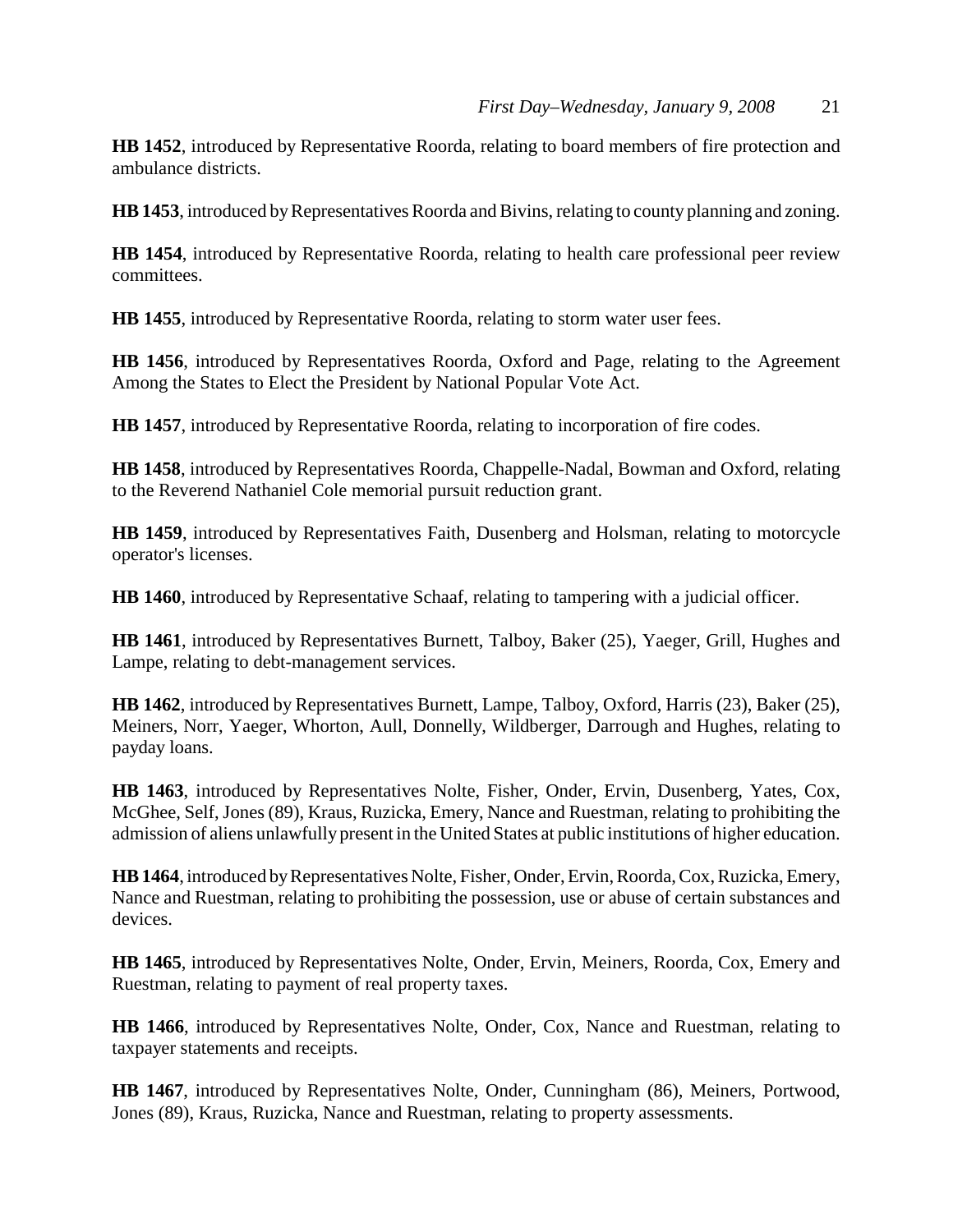**HB 1468**, introduced by Representatives Pratt and McGhee, relating to the crime of endangering the welfare of a child.

**HB 1469**, introduced by Representative Pratt, relating to the administrative hearing commission.

**HB 1470**, introduced by Representative Nance, relating to moving traffic violations.

**HB 1471**, introduced by Representatives Cunningham (86), Jones (89), Nieves, Ruestman, Nolte, Brown (30), Stevenson, Davis and Scharnhorst, relating to the predictable property tax act.

**HB 1472**, introduced by Representatives Cunningham (86), Cox, Nieves, Ruestman, Jones (89), Scharnhorst, Schad, Sander, Stevenson, McGhee, Davis and Cooper (155), relating to informed consent for abortions.

**HB 1473**, introduced by Representatives Cunningham (86), Scharnhorst, Stevenson and Ruestman, relating to stealing.

**HB 1474**, introduced by Representatives Cunningham (86), Scharnhorst, Stevenson and Ruestman, relating to manufactured homes.

**HB 1475**, introduced by Representatives Cunningham (86), Nieves, Davis, Scharnhorst and Stevenson, relating to sales taxes on health and fitness centers.

**HB 1476**, introduced by Representatives Cunningham (86), Stevenson, Davis, Nieves, Scharnhorst and Sander, relating to teacher testing.

**HB 1477**, introduced by Representatives Cunningham (86), Cooper (155), Stevenson, Nieves, Ruestman, Sander, Wallace, Davis, Cox, Scharnhorst, Schad and McGhee, relating to public school teachers.

**HB 1478**, introduced by Representative Cunningham (86), relating to the unlawful transfer and possession of firearms and ammunition.

**HB 1479**, introduced by Representative Cunningham (86), relating to governing boards of certain educational institutions.

**HB 1480**, introduced by Representatives Cunningham (86), Day, Davis, Ruestman, Stevenson, Nieves, Scharnhorst and Cooper (155), relating to extracurricular competitive activities.

**HB 1481**, introduced by Representatives Wells, Pollock and Wilson (119), relating to resisting arrest.

**HB 1482**, introduced by Representatives Wells, Wilson (119), Pollock and Munzlinger, relating to utility vehicles.

**HB 1483**, introduced by Representatives Wells, Pollock and Sater, relating to noxious weed designations.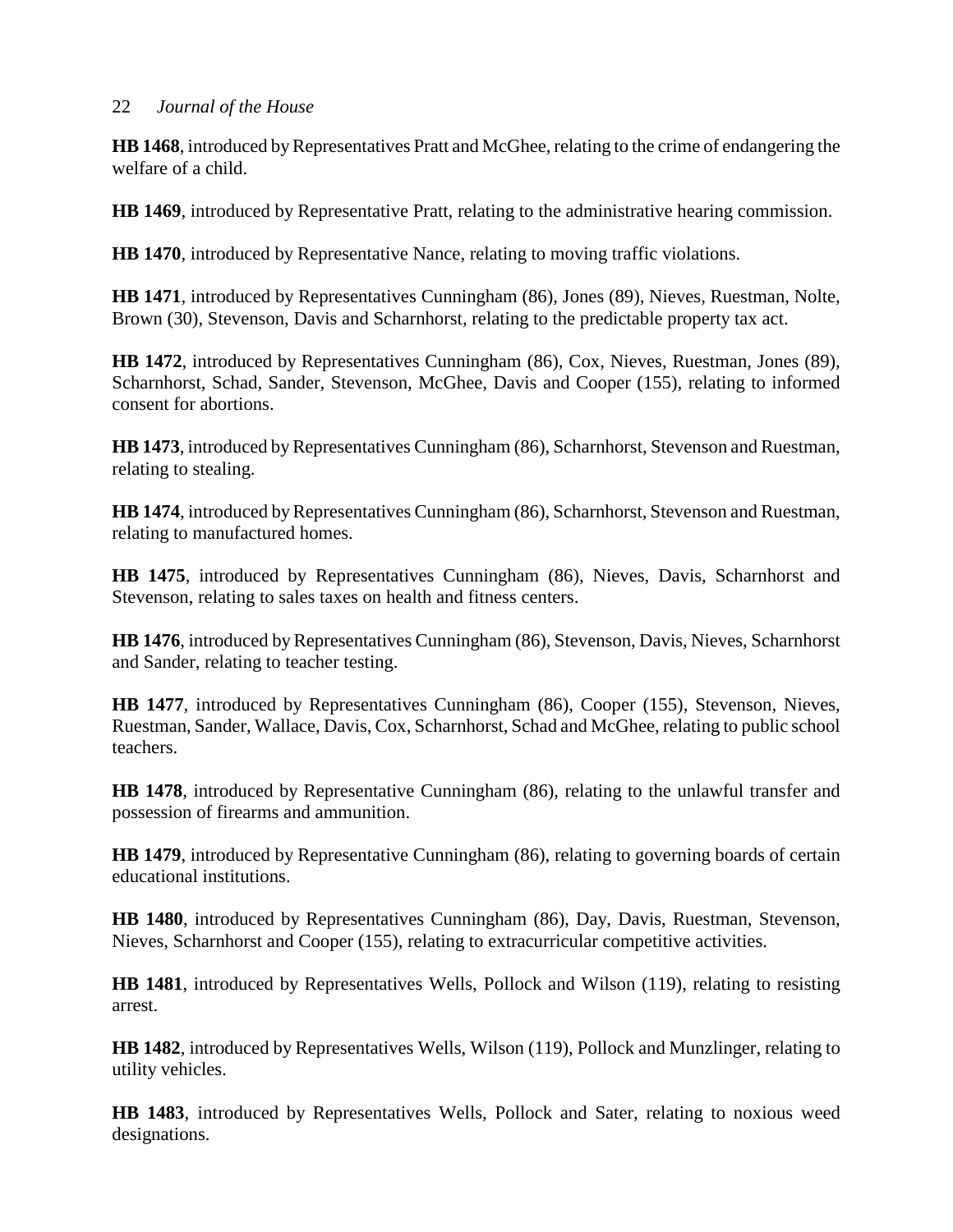**HB 1484**, introduced by Representative Muschany, relating to repealing expired, sunset, terminated, and ineffective provisions of law.

**HB 1485**, introduced by Representatives Sater, Fisher, Holsman, Stevenson, Cunningham (86), Meiners, Whorton and Dusenberg, relating to an income tax deduction for alternative energy sources.

**HB 1486**, introduced by Representative Brown (30), relating to motor vehicle safety inspections.

**HB 1487**, introduced by Representatives Fallert, Robinson and Harris (110), relating to sexual offenders in state parks.

**HB 1488**, introduced by Representatives Donnelly, Storch, Bruns, Hodges, Talboy, Page, Roorda, Oxford, Sater, McGhee, Yaeger, Lampe, Norr, Zimmerman, Grill, Nasheed, Burnett, Zweifel, Whorton, Darrough, Wildberger, Aull and Schieffer, relating to criminal securities fraud.

**HB 1489**, introduced by Representatives Donnelly, Schoemehl, Yaeger, Aull and Darrough, relating to monitoring of drugs.

**HB 1490**, introduced by Representative Deeken, relating to the Missouri local government employees' retirement system.

**HB 1492**, introduced by Representative Smith (14), relating to the legal driving age.

**HB 1493**, introduced by Representative Bruns, relating to making a false declaration.

**HB 1494**, introduced by Representatives Bruns, Meadows and Corcoran, relating to gift certificates.

**HB 1495**, introduced by Representatives Bruns and Sater, relating to state aviation trust funds.

**HB 1496**, introduced by Representatives Bruns, Dusenberg, Fisher, McGhee and Ruestman, relating to price gouging during emergencies.

**HB 1497**, introduced by Representatives McGhee, Day, Meadows, Ruestman, Sander, Wallace, Roorda and Nance, relating to sheriffs.

**HB 1498**, introduced by Representatives McGhee, Schaaf, Stevenson, Roorda, Ruestman, Chappelle-Nadal and Guest, relating to certain parties being allowed to prosecute their claims and defenses without the assistance of an attorney.

**HB 1499**, introduced by Representative Cooper (120), relating to recycling of computer equipment.

**HB 1500**, introduced by Representative Hodges, relating to a memorial highway designation.

**HB 1501**, introduced by Representative Bruns, relating to transient guest taxes.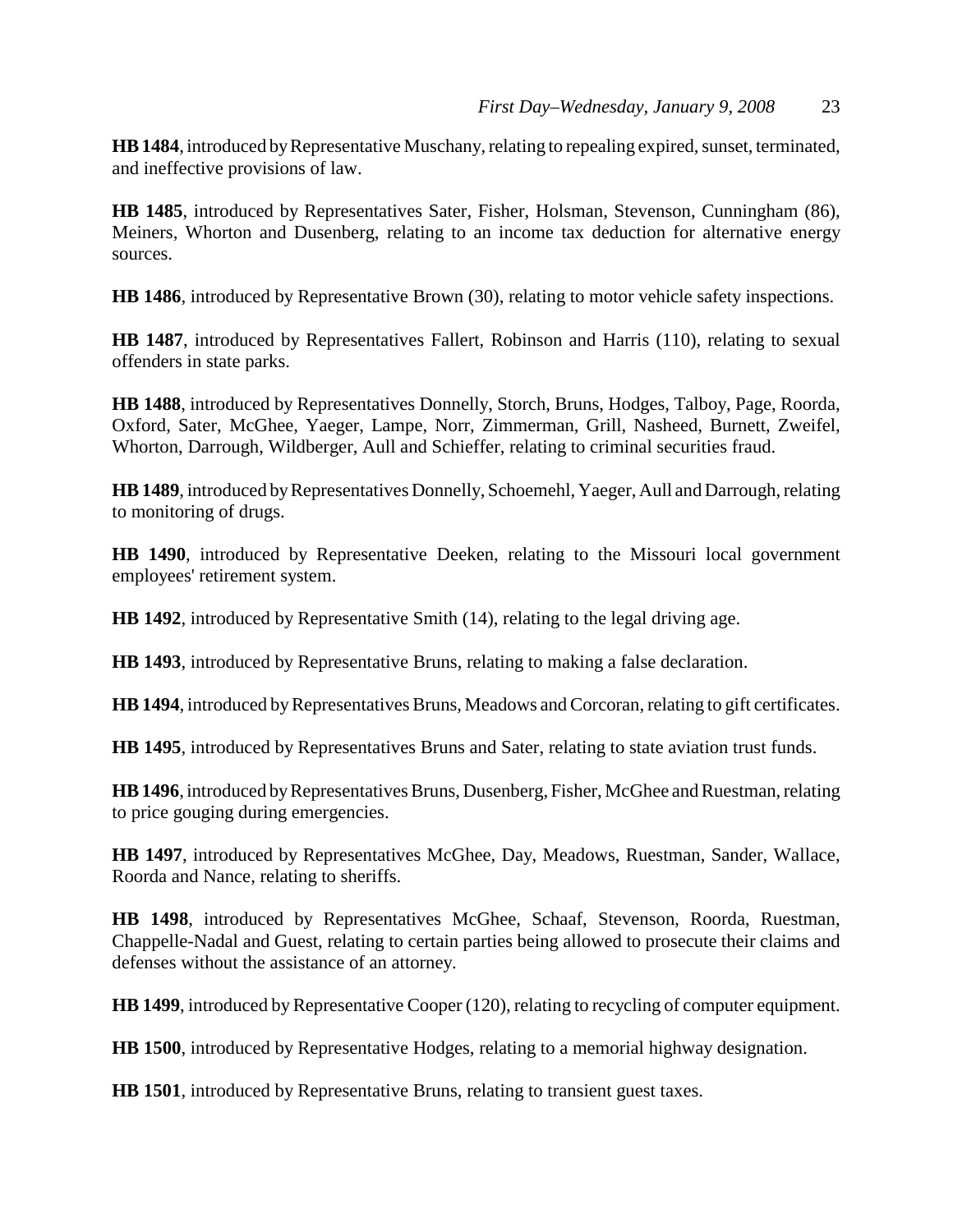**HB 1502**, introduced by Representative Bruns, relating to resisting or interfering with arrest, detention, or stop.

**HB 1503**, introduced by Representative Bruns, relating to the Missouri capitol police.

**HB 1504**, introduced by Representatives Walton, Johnson, Nasheed, El-Amin, Haywood, Hoskins and Wright-Jones, relating to treatment of certain sexually transmitted diseases.

**HB 1505**, introduced by Representatives Smith (14), Funderburk, Faith, Onder, Davis, Schneider, Pratt, Tilley, Bivins, Meadows, Ruestman, Nance, Sander, Schieffer, Roorda and Darrough, relating to crimes of harassment.

**HB 1506**, introduced by Representatives Hughes, Meiners, Talboy, Oxford, Holsman and Lembke, relating to state purchasing.

**HB 1507**, introduced by Representatives Hughes, Talboy and Oxford, relating to repealing intervention fees for parolees.

**HB 1508**, introduced by Representatives Hughes, Talboy and Oxford, relating to an economic development grant program.

**HB 1509**, introduced by Representatives Hughes, Meiners, Talboy and Holsman, relating to title loans.

**HB 1510**, introduced by Representatives Darrough, Zweifel and Spreng, relating to alternative fuel and alternative fuel vehicles.

**HB 1511**, introduced by Representatives Kraus, Day, Flook, Nance, Bruns, McGhee, Grill, Nolte, Yates, Dusenberg, Cooper (155), Daus, Roorda, Munzlinger and Scharnhorst, relating to theft of electrical devices and utility property.

**HB 1512**, introduced by Representatives Kraus, Day, Flook, Nance, Bruns, McGhee, Grill, Nolte, Harris (110), Yates, Cooper (155), Daus, Roorda, Munzlinger and Scharnhorst, relating to scrap metal purchases.

**HB 1513**, introduced by Representatives Bruns, Roorda and Weter, relating to emergency drought conditions.

**HB 1514**, introduced by Representative Bruns, relating to alcohol and tobacco control.

**HB 1515**, introduced by Representatives Bruns, Sater, Day, Schad, Page, McGhee and Ruestman, relating to child visitation.

**HB 1516**, introduced by Representative Bruns, relating to protections for senior citizens, disabled persons, and children.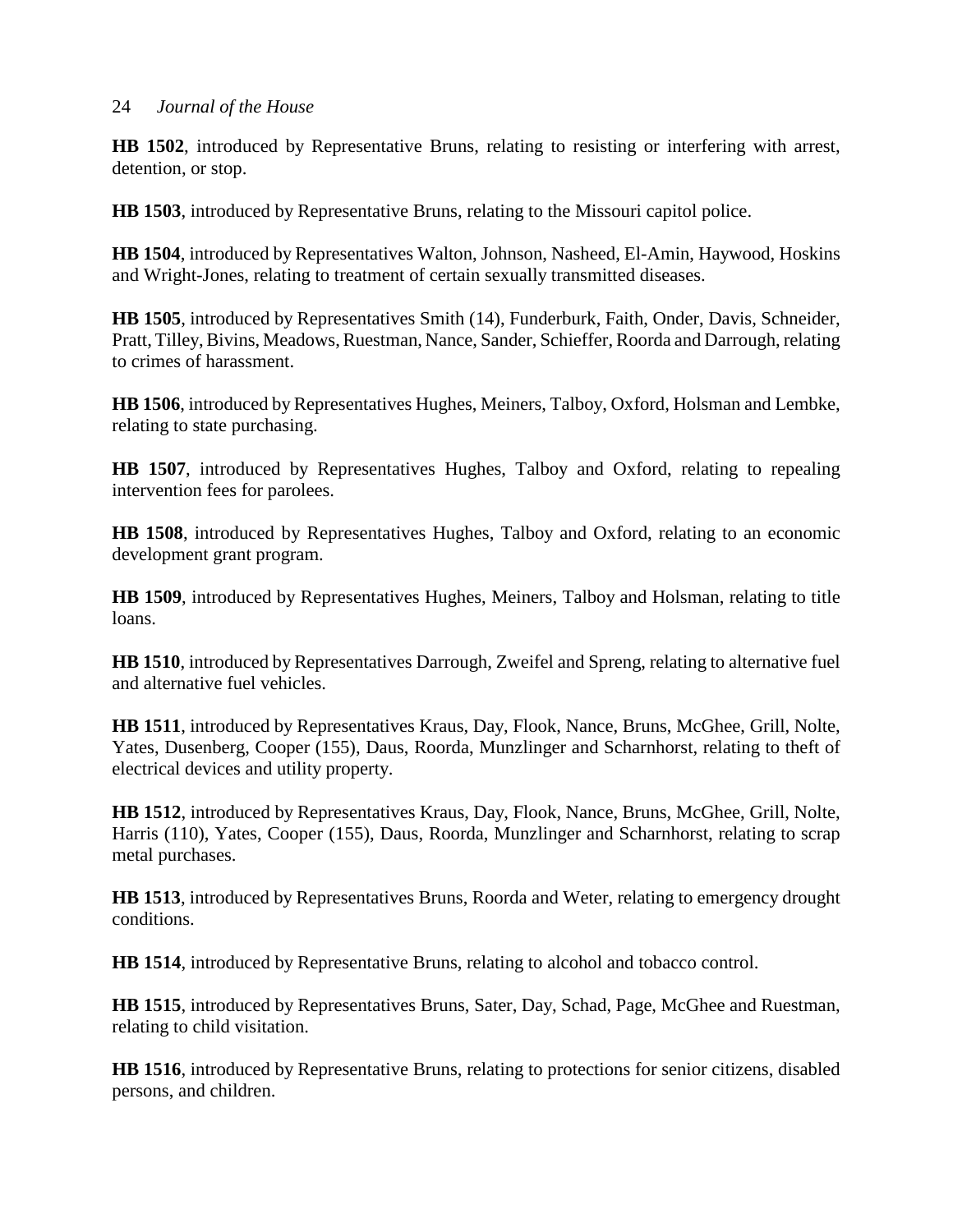**HB 1517**, introduced by Representatives Cox, May, Day, Davis, Talboy, Dusenberg and McGhee, relating to the Andrew Jackson Vote Restoration Act.

**HB 1518**, introduced by Representative Cunningham (145), relating to tuition.

**HB 1519**, introduced by Representatives Nance, Weter, Cox, Hodges, Rucker and Daus, relating to motor vehicle registration notices.

**HB 1520**, introduced by Representatives Hodges, Harris (110), Lembke, Stevenson, Bivins, McGhee and Onder, relating to informed consent for abortions.

**HB 1521**, introduced by Representative Franz, relating to notaries public.

**HB 1522**, introduced by Representative Franz, relating to election watchers.

**HB 1523**, introduced by Representative Franz, relating to a tax credit for volunteer firefighters.

**HB 1524**, introduced by Representative Franz, relating to a quality rating system for child care facilities.

**HB 1525**, introduced by Representative Franz, relating to law enforcement rotation lists for towing truck companies.

**HB 1526**, introduced by Representatives Franz and Ruzicka, relating to nonpartisan elections.

**HB 1527**, introduced by Representatives Davis, Onder, Cox, Smith (14), Bivins and McGhee, relating to harassment.

**HB 1528**, introduced by Representative Bruns, relating to the office of administration.

**HB 1529**, introduced by Representative Bruns, relating to civil damages for injury to or death of law enforcement officers and firefighters.

**HB 1530**, introduced by Representatives Smith (14), Jones (117), Schad, Onder, Emery, McGhee, Grisamore, Deeken and Bruns, relating to unborn children.

**HB 1531**, introduced by Representatives McGhee, Ruestman, Smith (150), Schaaf, Guest, Brown (30), Grisamore, Schieffer and Bruns, relating to utility payments.

**HB 1532**, introduced by Representative Davis, relating to motorcycle headlight modulators.

**HB 1533**, introduced by Representative Davis, relating to traffic control signals.

**HB 1534**, introduced by Representatives Kingery, Davis, Fares, McGhee and Schad, relating to four-day school weeks.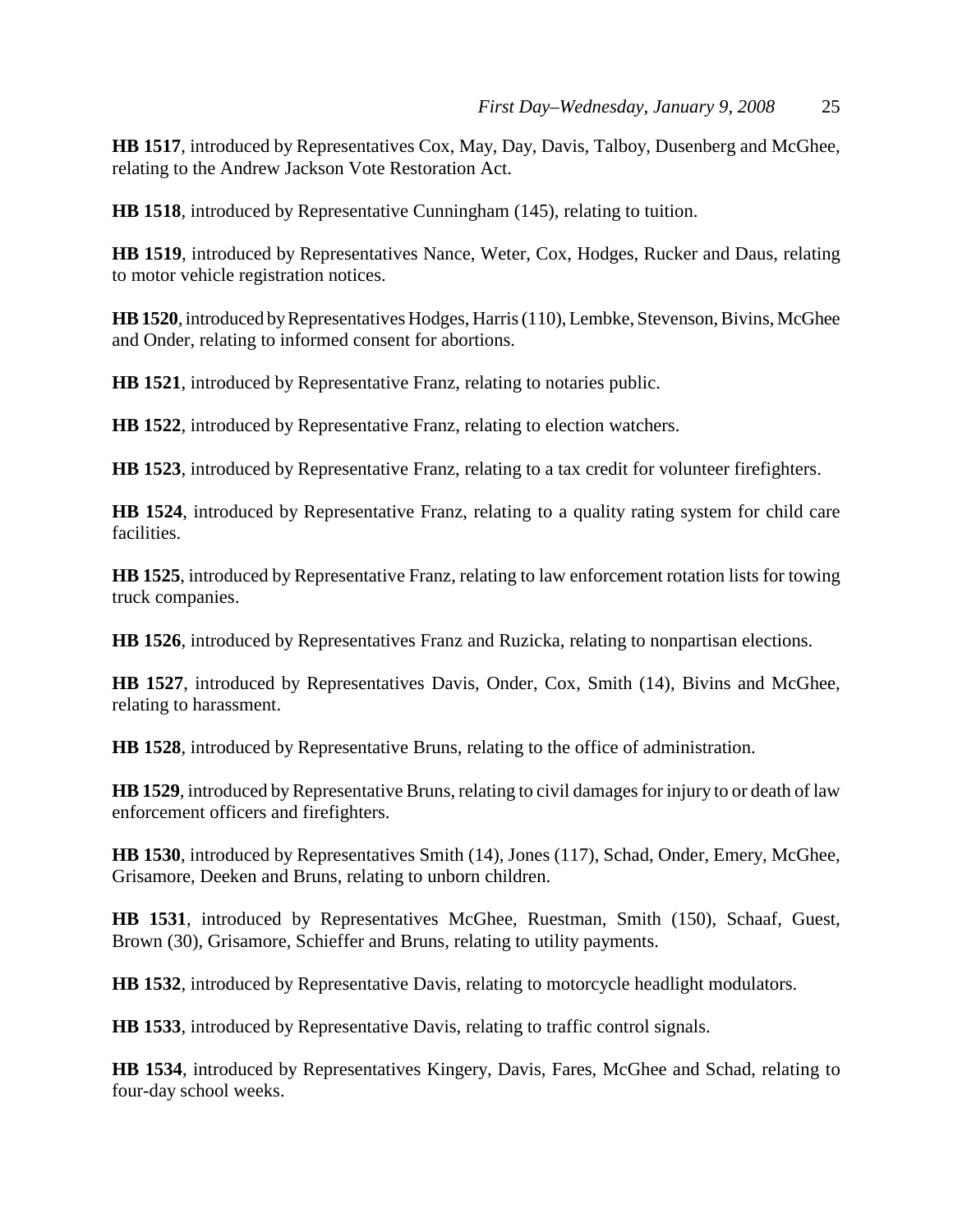**HB 1535**, introduced by Representatives Deeken, Bruns, Day, Grisamore, Ruestman and Hodges, relating to state employee payroll deductions for insurance premiums.

**HB 1536**, introduced by Representative Kraus, relating to restrictions on certain sexual offenders.

**HB 1537**, introduced by Representatives Jones (89), Schoeller, Cunningham (86), Emery, McGhee, Fisher, Darrough, Ruestman, Davis, Smith (150), Onder, Grisamore, Moore and Bivins, relating to registered sexual offenders.

**HB 1538**, introduced by Representatives Jones (89), Muschany, Nolte, Schoeller, Cunningham (86), Emery, McGhee, Fisher, Darrough, Munzlinger, Ruestman, Faith, Davis, Smith (150), Onder, Ruzicka, Grisamore, Moore and Bivins, relating to driver's license requirements.

**HB 1539**, introduced by Representatives Jones (89), Page, Schoeller, Grill, Fisher, Smith (150), Talboy, Zimmerman, Ruzicka, Grisamore, Moore and Bivins, relating to the disclosure of news sources and information.

**HB 1540**, introduced by Representatives Jones (89), Grill, Cox, Fisher, Ruestman, Schieffer, Smith (150), Talboy, Ruzicka, Grisamore, Moore and Bivins, relating to service of summons.

**HB 1541**, introduced by Representatives Jones (89), Cox, Fisher, Ruestman, Smith (150), Grisamore, Moore and Bivins, relating to annual judicial reports.

**HB 1542**, introduced by Representatives Jones (89), Fisher, Grisamore, Moore and Bivins, relating to special license plates for police chaplains.

**HB 1543**, introduced by Representatives Jones (89), Grill, Cunningham (86), Cox, Fisher, Smith (150), Ruzicka, Grisamore, Moore and Bivins, relating to driver's license renewals.

**HB 1544**, introduced by Representatives Jones (89), Fisher, Pratt, Grisamore, Moore and Bivins, relating to obtaining print instructional material in specialized formats.

**HB 1545**, introduced by Representatives Bruns and Skaggs, relating to public retirement systems.

**HB 1546**, introduced by Representative Schaaf, relating to infections.

**HB 1547**, introduced by Representatives Swinger, Witte and Kuessner, relating to the telemarketing no-call list.

**HB 1548**, introduced by Representative Scharnhorst, relating to sales and use tax.

**HB 1549**, introduced by Representatives Onder, Nolte, Ruestman, Nieves, Lembke, Portwood, Brown (30), Grisamore, Smith (14), Ervin, Jones (89), Harris (110), Cox, Bivins, Schieffer, Sater, Ruzicka, Muschany and Cunningham (86), relating to highway patrol enforcement of federal immigration laws.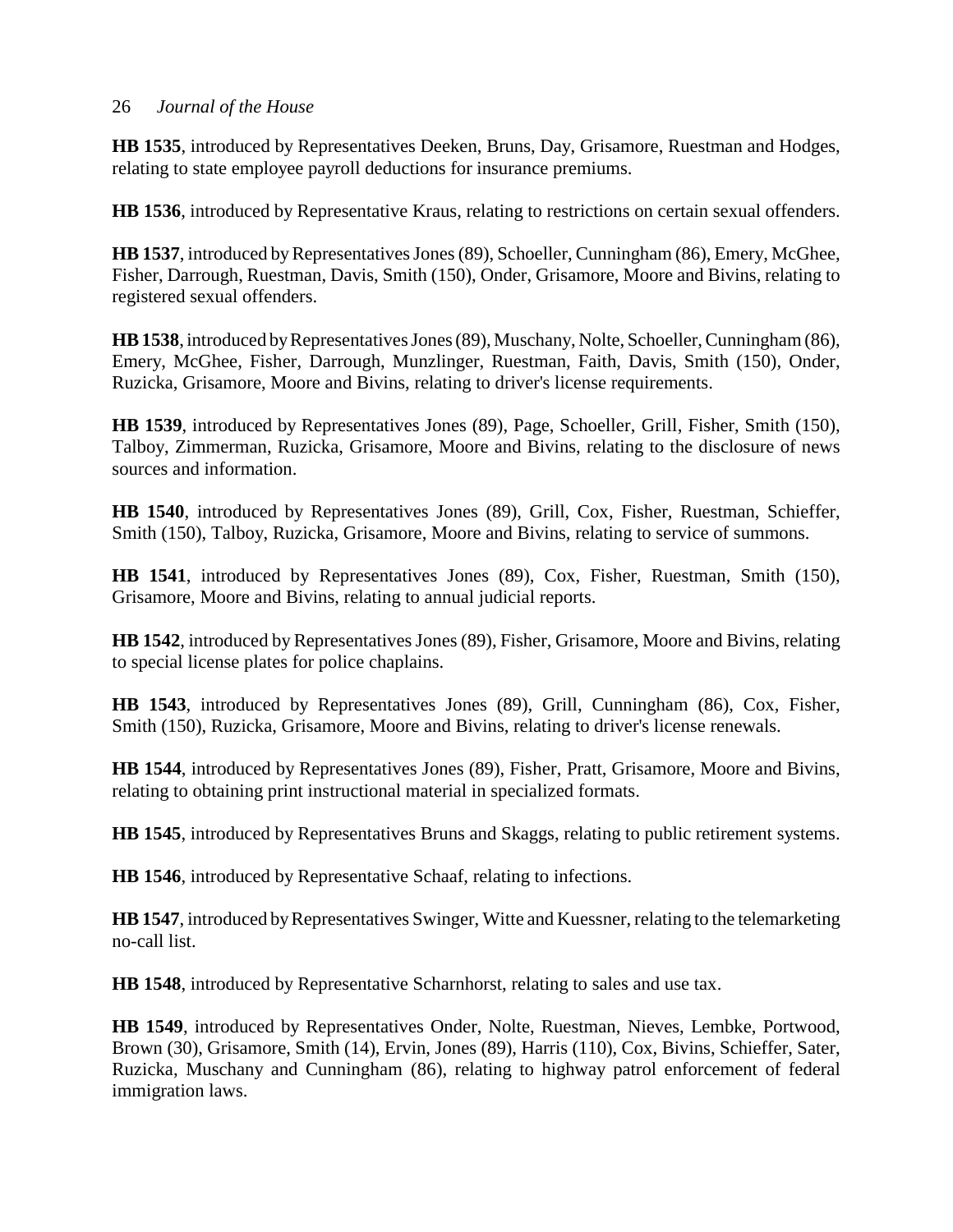**HB 1550**, introduced by Representatives Stevenson, Fisher, Day, Deeken, Cox, Bivins, Guest and Wilson (130), relating to juvenile courts.

**HB 1551**, introduced by Representatives Stevenson, Fisher, Ruestman, Sater, Cox, Schoeller and Bivins, relating to corporate income tax rates.

**HB 1552**, introduced by Representatives Stevenson, Fisher, Sater, Cox and Bivins, relating to prosecution of certain traffic-related offenses.

**HB 1553**, introduced by Representative Hughes, relating to assistance for the homeless.

**HB 1554**, introduced by Representative Hughes, relating to an income tax credit for contributions to certain nonprofit organizations.

**HB 1555**, introduced by Representative Hughes, relating to the labeling of food.

**HB 1556**, introduced by Representative Hughes, relating to adoption.

**HB 1557**, introduced by Representative Hughes, relating to the use of credit scores by insurance companies.

**HB 1558**, introduced by Representative Hughes, relating to the Missouri Universal Health Insurance Act.

**HB 1559**, introduced by Representative Hughes, relating to use of credit scores by employers.

**HB 1560**, introduced by Representative Kraus, relating to restrictions on certain sexual offenders.

**HB 1561**, introduced by Representatives LeVota, Burnett, Kraus, Yaeger, Roorda, Holsman, McGhee, Schieffer and Lampe, relating to the household child protect act.

**HB 1562**, introduced by Representatives LeVota, Burnett, Kraus, Yaeger, Roorda, Holsman, Grill and Schieffer, relating to a tax credit for military-related employees.

**HB 1563**, introduced by Representatives LeVota, Burnett, Roorda and Schieffer, relating to motor vehicles.

**HB 1564**, introduced by Representatives LeVota, Burnett, Roorda and Holsman, relating to repeal of the state safety inspection program.

**HB 1565**, introduced by Representatives LeVota, Burnett, Yaeger, Roorda, Holsman, Schieffer and Lampe, relating to victims of sexual abuse.

**HB 1566**, introduced by Representatives LeVota, Yaeger, Roorda, Holsman, Grill, McGhee, Schieffer, Dusenberg and Lampe, relating to dog fighting.

**HB 1567**, introduced by Representative Parson, relating to crimes against criminal justice officials.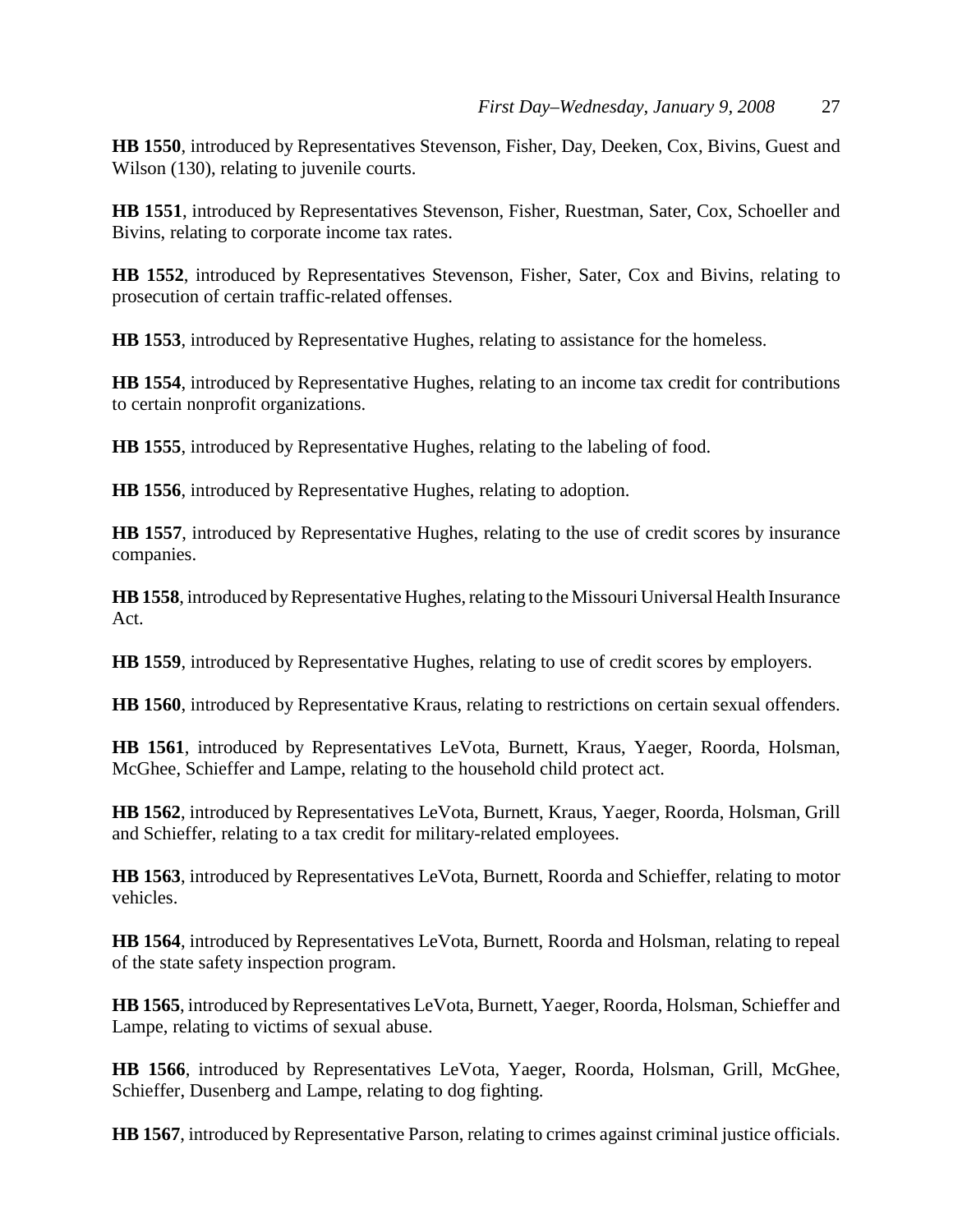**HB 1568**, introduced by Representative Hobbs, relating to regional economic development initiatives.

**HB 1569**, introduced by Representative Franz, relating to the county law enforcement restitution fund.

**HB 1570**, introduced by Representative Franz, relating to allowing the family services and justice fund to be used to fund guardian ad litem and informal adjustment services.

**HB 1571**, introduced by Representative Franz, relating to expanding the crime of resisting or interfering with arrest, stop, or detention by making it apply to all court authorized warrants and probation and parole warrants.

**HB 1572**, introduced by Representative Franz, relating to the consent or notice required of an unknown father.

**HB 1573**, introduced by Representative Franz, relating to collection of taxes.

**HB 1574**, introduced by Representatives Jones (117) and Parson, relating to sheriffs' retirement.

**HB 1575**, introduced by Representative Jones (117), relating to a memorial highway designation.

**HB 1576**, introduced by Representative Wasson, relating to the reorganization of the department of insurance, financial institutions and professional registration in accordance with executive order 06-04.

**HB 1577**, introduced by Representatives Schneider, Hubbard, Chappelle-Nadal, Sater, Cunningham (86), McGhee, Robb and Smith (150), relating to higher education scholarships.

**HB 1578**, introduced by Representatives Holsman, Daus, McGhee, Walton, Oxford, Roorda, Talboy, Bowman, Meiners, Hodges, Grill, Storch, Shively, McClanahan, Harris (110), Chappelle-Nadal, Low (39), Darrough, Bivins and LeVota, relating to the solar and wind initiative program.

**HB 1579**, introduced by Representatives Nance and Moore, relating to volunteer firefighter job protection.

**HB 1580**, introduced by Representatives Bruns and Meadows, relating to tobacco products.

**HB 1581**, introduced by Representatives Pearce, Fisher, Nance, Portwood, Aull, Dusenberg, Roorda, Cunningham (86), Corcoran, McGhee, Jones (89), Harris (110), Darrough, Page and Ruestman, relating to overtime compensation.

**HB 1582**, introduced by Representatives Pearce, LeVota, Fisher, Nance, Portwood, Bruns, Grill, Yates, Roorda, Cunningham (86), Dusenberg, Aull, Loehner, McGhee, Harris (110), Darrough, Ruestman, Whorton and Bivins, relating to the telemarketing no-call list.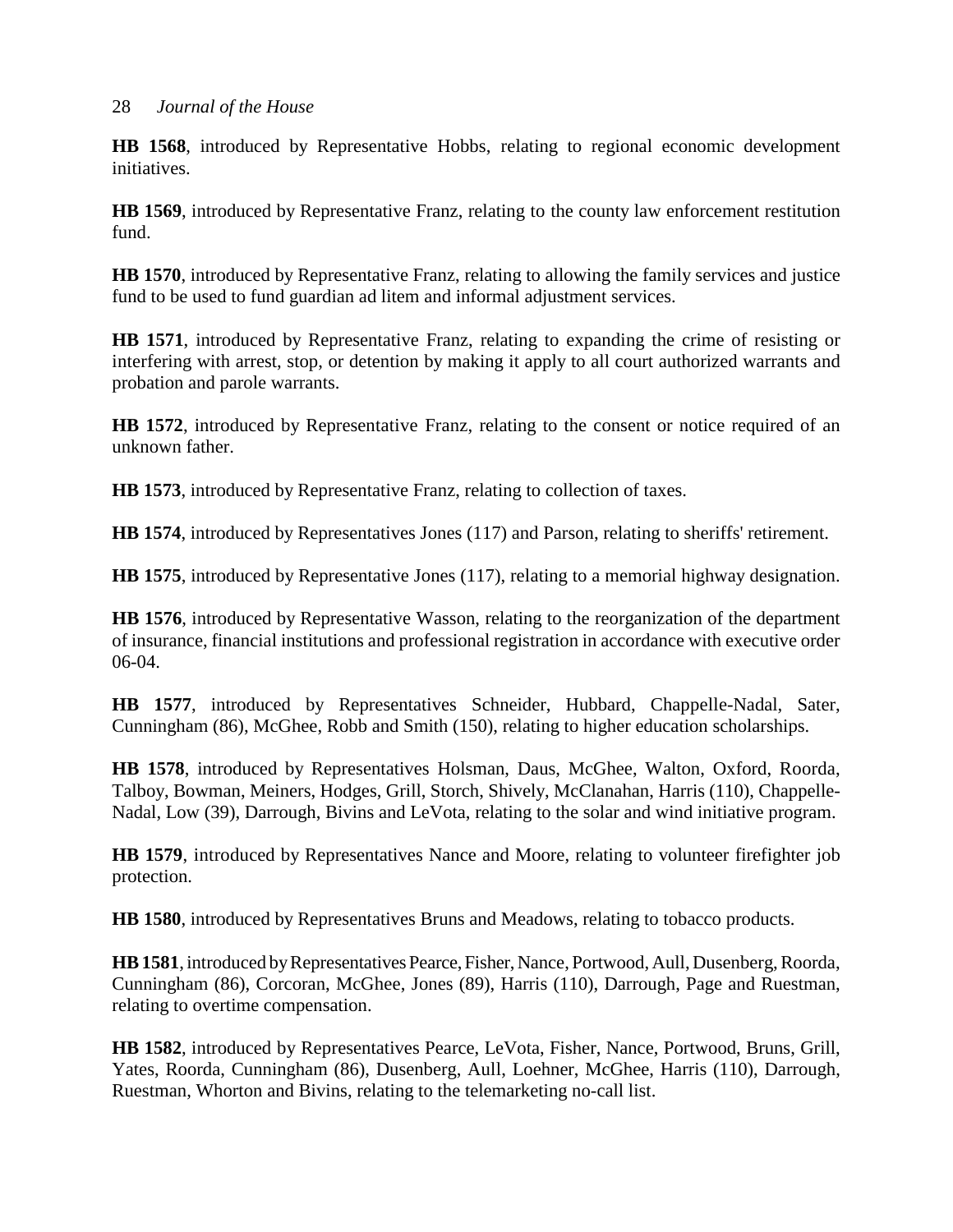**HB 1583**, introduced by Representatives Pearce, Fisher, Bruns, Darrough, Ruestman and Bivins, relating to sex offender treatment facilities.

**HB 1584**, introduced by Representatives Loehner and Bivins, relating to the collection of fees.

**HB 1585**, introduced by Representatives Baker (123) and Scavuzzo, relating to duties of the public service commission.

**HB 1586**, introduced by Representative Baker (123), relating to state buildings.

**HB 1587**, introduced by Representative Tilley, relating to disqualification from jury service.

**HB 1588**, introduced by Representative Baker (123), relating to state board of embalmers and funeral directors.

#### **MESSAGE FROM THE SENATE**

Mr. Speaker: I am instructed by the Senate to inform the House of Representatives that the Senate has taken up and adopted **SR 1471**.

#### SENATE RESOLUTION NO. 1471

BE IT RESOLVED by the Senate, that the Secretary of the Senate inform the House of Representatives that the Senate of the Second Regular Session of the Ninety-fourth General Assembly is duly convened and is now in session and ready for consideration of business.

#### **COMMITTEE ASSIGNMENT**

January 9, 2008

Mr. Adam Crumbliss, Chief Clerk Missouri House of Representatives State Capitol, House Post Office Jefferson City, MO 65101

Dear Mr. Crumbliss:

Pursuant to Section 208.952, RSMo., I am appointing the following Representatives to serve on the Joint Committee on MO Health Net:

Representative Allen Icet Representative David Sater Representative Rob Schaaf Representative Judy Baker Representative Margaret Donnelly

If you have any questions, please do not hesitate to contact my office.

Sincerely,

/s/ Rod Jetton Speaker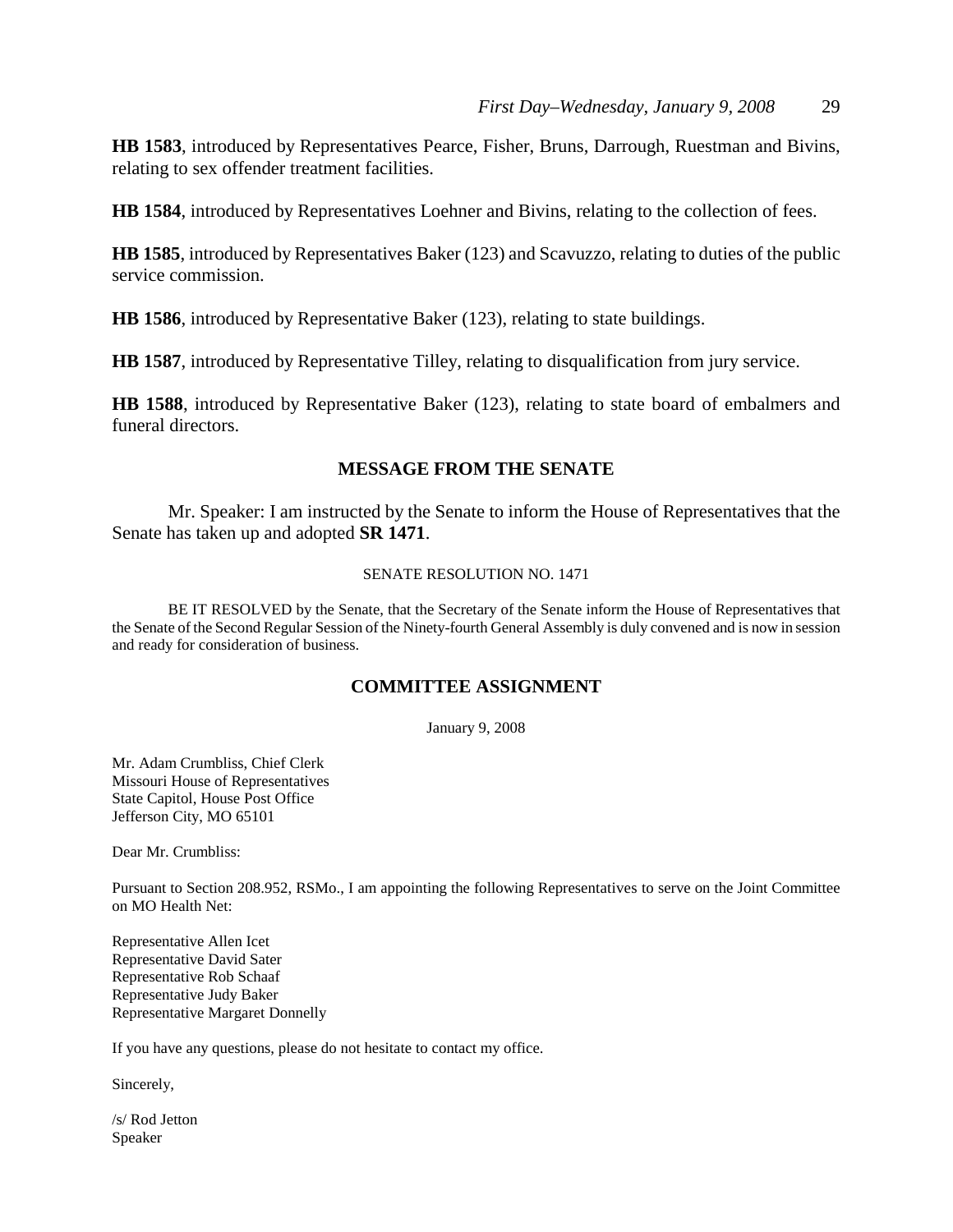#### **COMMITTEE CHANGES**

The Speaker submitted the following Committee changes:

Representative Donnelly is no longer a member of the Elections Committee.

Representative Flook has been appointed to the Joint Committee on Administrative Rules.

Representative Frame has been appointed to the Elections Committee.

Representative Hunter has been appointed to the Rules Committee.

Representative Jones (89) has been appointed to the Joint Committee on Legislative Research.

Representative Kuessner is no longer a member of the Health Care Policy Committee.

Representative Komo has been appointed to the Appropriations - Transportation and Economic Development Committee.

Representative Lampe is no longer a member of the Special Committee on Retirement and has been appointed to the Budget Committee and the Special Committee on Utilities.

Representative LeVota is no longer a member of the Budget Committee and the Special Committee on Utilities.

Representative Pratt has been appointed to the Joint Committee on Legislative Research.

Representative Silvey has been appointed Vice-chair of the Appropriations - General Administration Committee.

Representative Swinger is no longer a member of the Appropriations - Transportation and Economic Development Committee and has been appointed to the Health Care Policy Committee.

Representative Zimmerman has been appointed to the Special Committee on Job Creation and Economic Development.

#### **WITHDRAWAL OF HOUSE BILLS**

December 5, 2007

Mr. D. Adam Crumbliss, Chief Clerk Missouri House of Representatives State Capitol, Room 306C Jefferson City, MO 65101

Dear Mr. Crumbliss: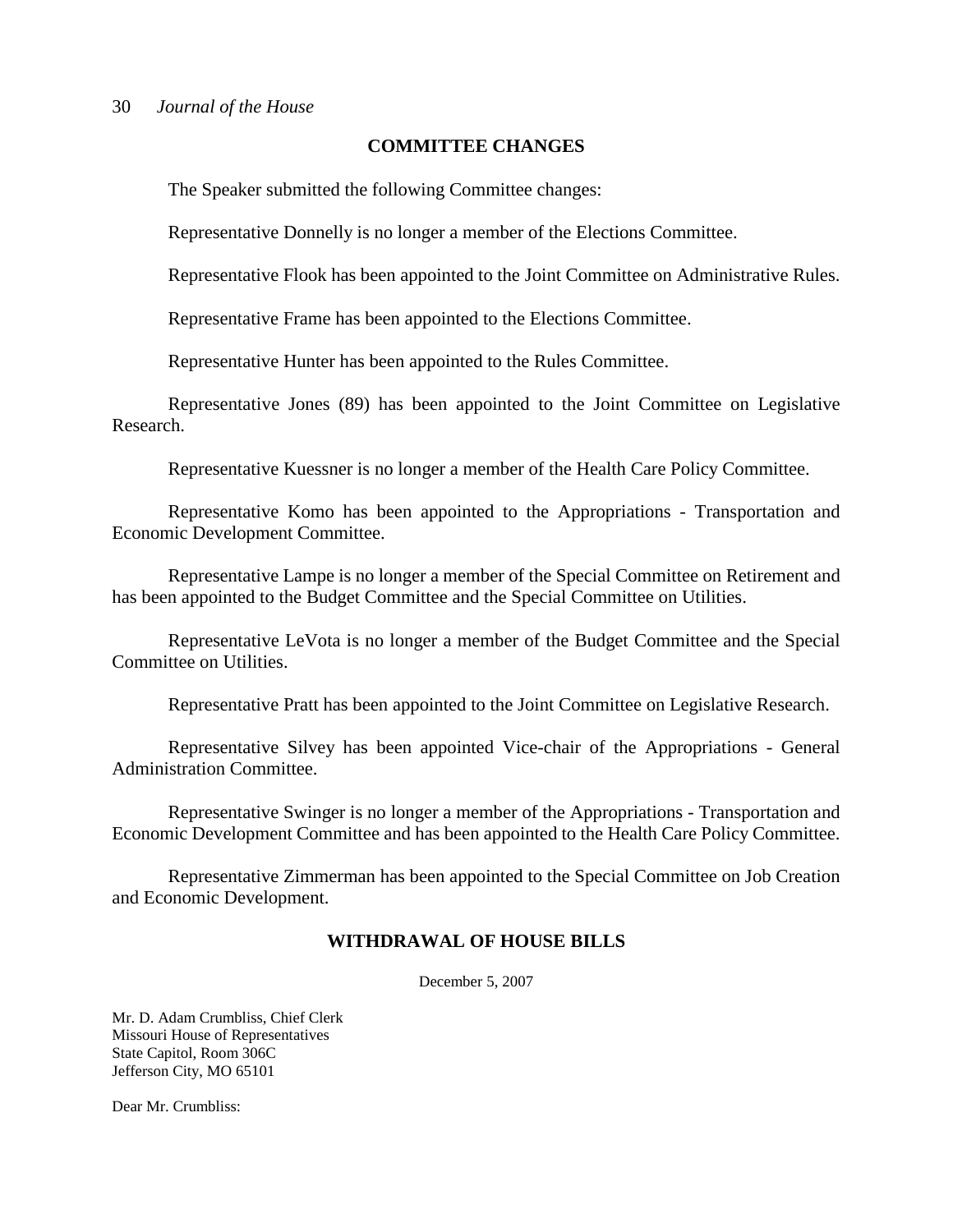I respectfully request that **House Bill No. 1322** be withdrawn.

Thank you for your consideration.

Sincerely,

/s/ Mike Thomson

| TO: | The Honorable Adam Crumbliss |
|-----|------------------------------|
|     | Office of the Chief Clerk    |

FROM: Rep. Michael L. Cunningham

DATE: December 20, 2007

SUBJECT: **House Bill No. 1362**

I would like to withdraw **House Bill No. 1362**. Thanks for your assistance to this request.

December 12, 2007

\_\_\_\_\_\_\_\_\_\_\_\_\_\_\_\_\_\_\_\_

\_\_\_\_\_\_\_\_\_\_\_\_\_\_\_\_\_\_\_\_

Mr. Adam Crumbliss, Chief Clerk Missouri House of Representatives State Capitol Jefferson City, MO 65101

Dear Adam:

I respectfully request **House Bill No. 1379**, relating to sexual offenders in state parks, be withdrawn.

Thank you for your assistance.

Sincerely,

/s/ Joseph Fallert, Jr. State Representative District 104

DATE: January 8, 2008

TO: Chief Clerk Adam Crumbliss

FROM: Representative Bill Deeken

SUBJECT: Withdraw **House Bill No. 1491**

I am respectfully requesting that **House Bill No. 1491** regarding hearing instrument purchase agreements be withdrawn.

\_\_\_\_\_\_\_\_\_\_\_\_\_\_\_\_\_\_\_\_

Thank you for your consideration of this request.

The following members' presence was noted: Bland, Cooper (120), Johnson and Low (39).